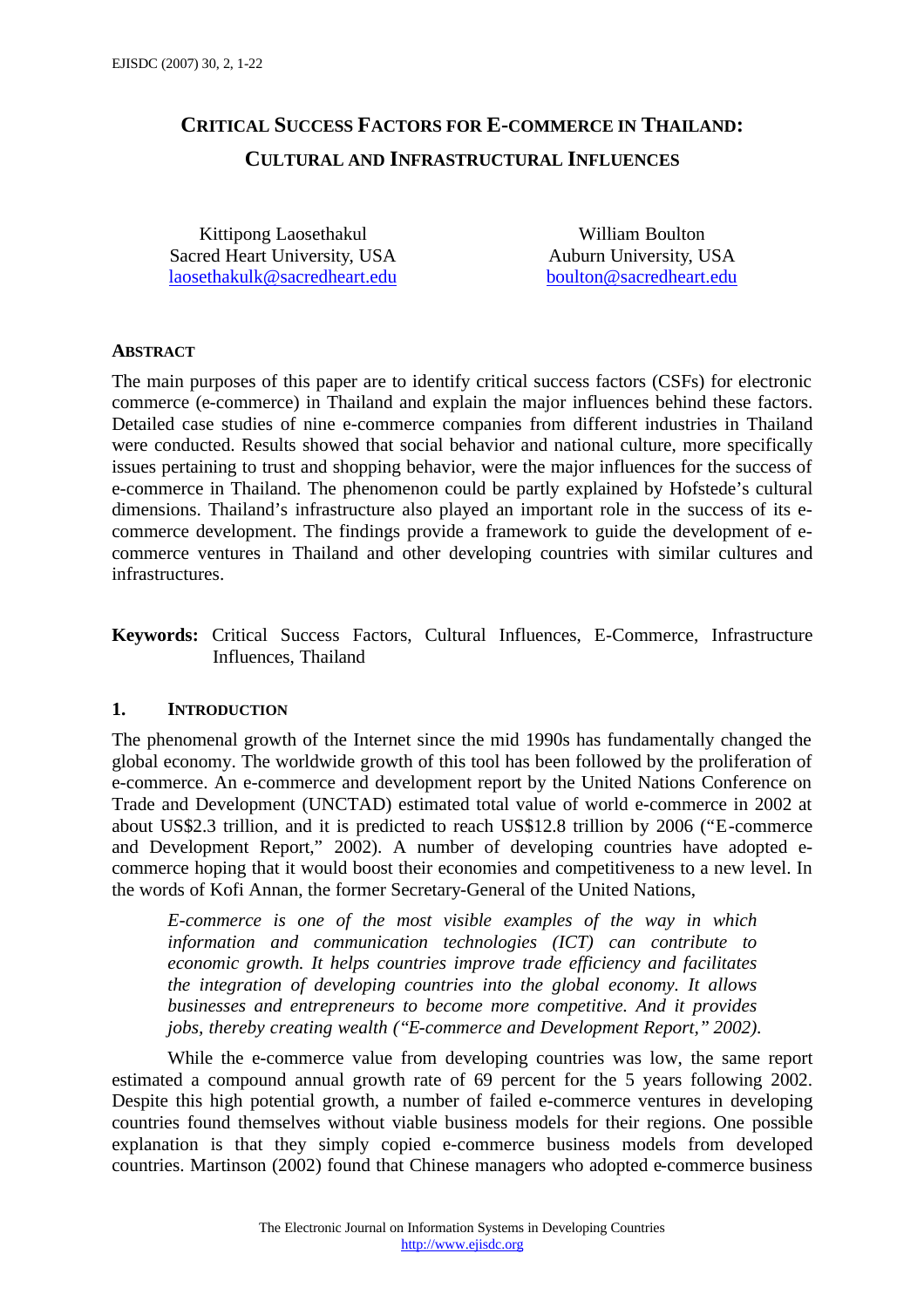$\overline{a}$ 

models from developed countries ended up being disappointed because those models did not work well in China. According to Elliott Yuen, Chief Executive Officer of Dream Asian Limited, Asian companies must develop e-commerce/e-retailing business models that are more suited to the region's disparate cultures (Computimes, 2001). Successful e-commerce models from developed countries might not work well in developing countries due to the differences in business environments, information technology infrastructures, and cultural factors. However, best practices among developing countries are limited and not widely publicized for others in the same regions to follow.

Thailand is one of the developing countries endeavoring to find e-commerce business models suitable to its region. The purpose of this study is to explore critical factors that influence the success of e-commerce in Thailand. These factors are then analyzed and explained by the influences of country business and e-commerce-related infrastructure, and by Thai culture using Hofstede (1991)'s national culture dimensions. The critical success factors identified in this study can provide guidelines to develop e-commerce businesses for ventures in Thailand and other countries with similar business and e-commerce-related infrastructure and cultural influences, as well for those planning to enter the developing country markets.

## **2. E-COMMERCE DEVELOPMENT IN THAILAND**

Thailand is a Southeast Asian developing country with a population of 66 million. At the time of this research, conducted between late 2002 and early 2005, Thailand had seen a steady growth of Internet users from 4.8 million in 2002 to 7 million in 2004 (Internet World Stats, accessed Nov 7, 2006). Due to the increasing number of Internet users, the e-commerce volume in Thailand reached US\$500 million in 2003 and US\$750 million in 2004. However, according to E-commerce Growth in Thailand market research conducted by STAT-USA<sup>1</sup>, the expansion of e-commerce business in Thailand could be moving at a much faster pace and the majority of companies in Thailand still find it difficult to aggressively engage in ecommerce. The difficulties include the shortage of IT infrastructure and a lack of confidence in the electronic legal framework and payment system.

The IT infrastructure is controlled by the Communication Authority of Thailand (CAT) because all long distance telephone and Internet connections pass through the CAT (Sophastienphong, 2001). A monopoly results in limited choices, high fees, and historically poor service. High Internet costs mean that few small and medium-sized enterprises (SMEs), which constitute 90 percent of Thailand's industrial capacity, do their businesses on-line. Even though CAT was slated to privatize the control of its domestic leased lines in late 2000 (Crispin, 2001), CAT still controls international connections as of 2006. CAT requires all Internet service providers (ISPs) to turn over a 35 percent stake in their companies in exchange for access to its international Internet Gateway (Crispin, 2000). This extra cost thereby affects ISPs' service prices and quality to customers. However, several ISPs began to offer a broadband Internet-connection, ADSL, in 2003. According to a Thailand Internet User Profile 2004 survey conducted by the National Electronics and Computer Technology Centre (NECTEC), the number of users of ADSL has increased from only 5,000 in 2003 to 250,000 in 2004. Despite the rapid growth of broadband users, they accounted for only 0.5 percent of the Thai population. Monthly fees for ADSL are between US\$12 and US\$25 with at least a

<sup>&</sup>lt;sup>1</sup> STAT-USA/Internet, a service of the U.S. Department of Commerce, is a single point of access to authoritative business, trade, and economic information from across the Federal Government.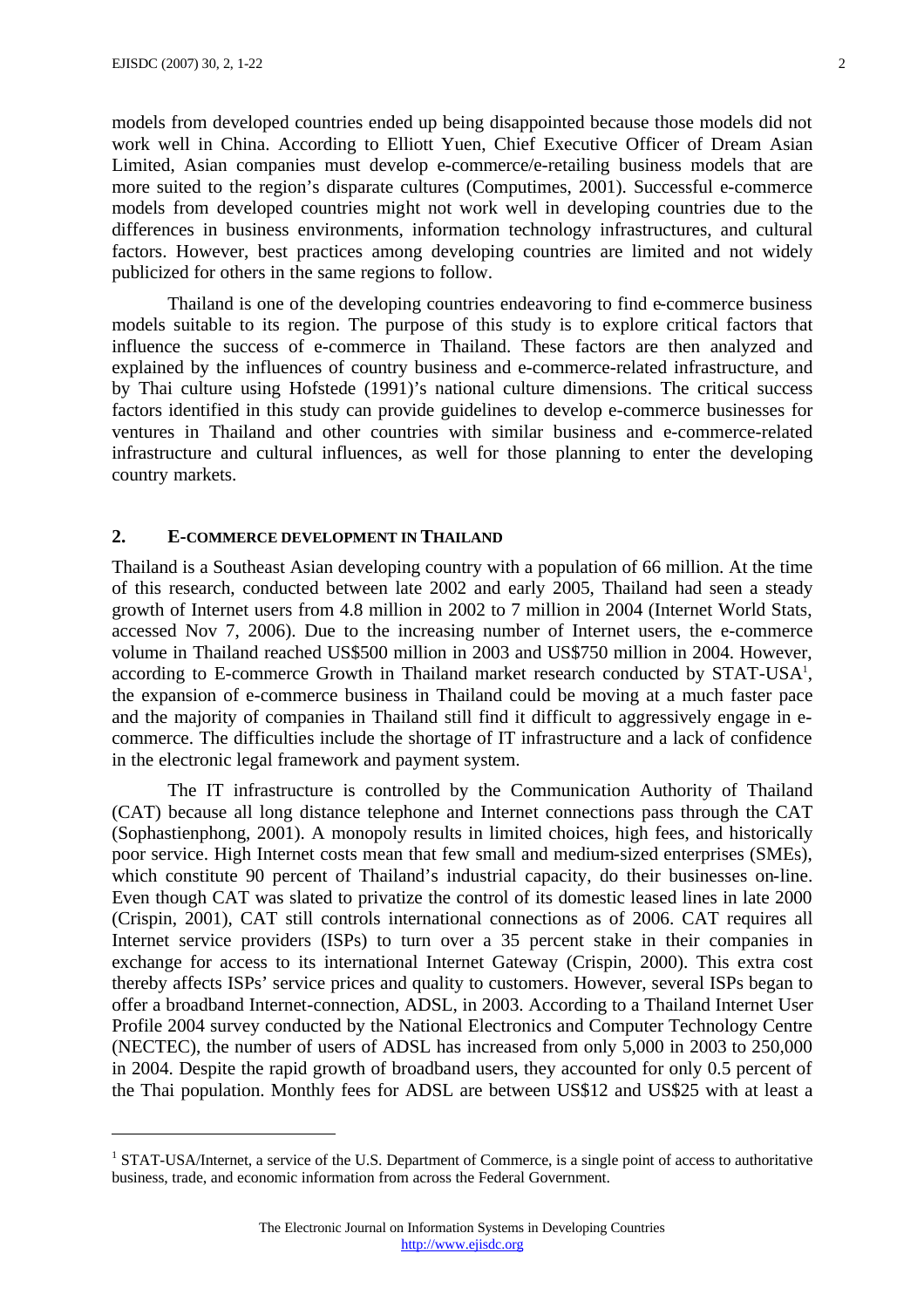six-month or one-year contract. The Internet users who were not yet ADSL customers commented that lower prices for this broadband service would make it more attractive.

The E-commerce Growth in Thailand Report also discussed the legal framework for e-commerce. The Thai government began to draft six pieces of e-commerce legislation in 1998 – the Electronic Transactions Act, Electronic Signature Law, Computer Crime Law, Data Protection Law, Electronic Funds Transfer Law, and Universal Access Law. The government expected these new laws would improve the security of e-commerce and give consumers and businesses increased confidence in the viability of B2B and B2C online transactions. The Electronic Transactions Act and the Electronic Signature Law were combined into one piece of legislation by the House of Representatives and came into effect in early 2002. The rest of the proposed laws are still in draft stage.

The Thailand Internet User Profile 2004 Survey reported that the top four reasons that prevent Thai consumers from making an online purchase were that they cannot see/feel products, they do not trust online merchandisers, they do not want to reveal credit card numbers, and processes are too complicated. The same survey also reported viruses and slow speed were the top two perceived problems concerning the Internet.

This snapshot of e-commerce development in Thailand shows several aspects of the environment that are distinct from those in developed countries like the US. While ecommerce in the latter countries can take advantage of their well-developed infrastructure, regulatory environment, and abundant Internet buyers, e-commerce ventures in Thailand have to find ways to overcome the many challenges found in the environment. Despite this fact, many e-commerce ventures in Thailand have successfully developed business strategies that fit their existing infrastructure, culture, business practices, resources, and rules and regulations. This raises an important question, "What are the factors that influence the success of e-commerce in Thailand?"

#### **3. CRITICAL SUCCESS FACTORS (CSFS)**

The concept of critical success factor (CSF) was first developed in 1979 by John F. Rockart of MIT to help managers define the key information needed by top-level management (Rockart, 1979). Overwhelmed by reams of reports, executives tried to determine the most critical pieces of information so they could take the necessary actions and correct any problems that had arisen (Rockart, 1979):

*Critical success factors… are… the limited number of areas in which results, if they are satisfactory, will insure successful competitive performance for the organization. They are the few key areas where "things must go right" for the business to flourish. If results in these areas are not adequate, the organization's efforts for the period will be less than desired. (p. 85).* 

Critical success factors can be used to direct an organization's efforts in developing strategic plans (Monro and Wheeler, 1980), establish guidelines for monitoring a corporation's activities (Dickinson, et al. 1985), identify critical issues associated with implementing a strategic plan (Boynton and Zmud, 1984), and can be used by manager and organizations to help achieve high performance (Anderson, 1984). In the next section, the researchers categorize CSFs for e-commerce found in developed countries as a guideline for identifying CSFs for e-commerce in Thailand.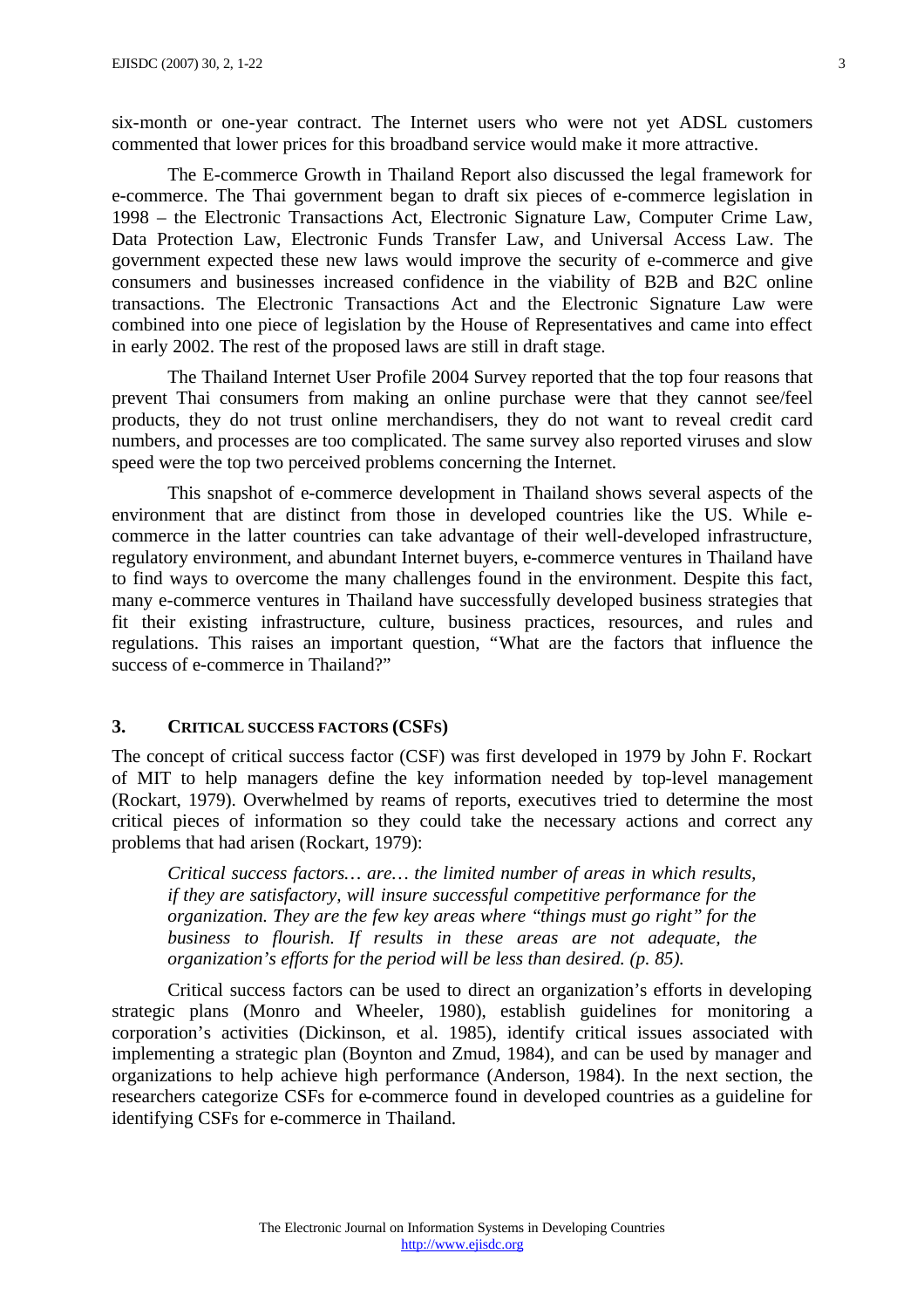Research on CSFs for e-commerce in developing countries is relatively limited. Therefore, CSFs for e-commerce in developed countries were used as a tentative roadmap for the researcher to understand the CSFs for e-commerce in Thailand.

From research on CSFs for e-commerce in developed countries, Huff, et al. (1999) advocated that e-commerce businesses should add value in term of content, convenience, disintermediation, reintermediation, price, and choice of products. Companies should start by finding a right niche market and segment geographically. It is also critical for companies to maintain their flexibility so they can quickly respond to a constantly changing environment. Strong security and scalability system are also critical to the success of e-commerce. Companies must be able to provide superlative customer service. In addition, business processes should be integrated in order to create an effective connected work flow. Last but not least, understanding the Internet culture is critical to the success of companies. Mahajan, et al. (2002) found that related industry experience of owners was critical to their ecommerce success and that successful e-tailers also integrated online and offline channel strategies. Reichheld and Schefter (2000) and Manchala (2000) emphasized the importance of customer trust, and Hagel and Rayport (1997) suggested that information security and privacy are crucial to the success of e-commerce.

Fiendt, et al. (2002) and Chappell, et al. (1999) conducted phone interviews with etailers and identified eleven CSFs for their e-commerce activity: content, convenience, control, interaction, community, price sensitivity, brand image, commitment and support from top management, partnership, process improvement, and integration. Content is the presentation of a product and service offered on a web site. Convenience is the usability of the web site for the purpose for which it was designed, for example, to assist buying or selling, or to find information, or to track a process. Control is the extent to which companies have defined processes that they can manage. Interaction is the individual-customer relationship building through pre-sales information and excellent after-sale support. Community is the process of relationship-building with groups of similarly interested individuals/firms through the exchange of information and service tailored to the needs of community. Price sensitivity is the price competition on the Internet. Brand image is the ability to build up a brand name using online and offline brand-building techniques. Commitment is a strong motivation for using the Internet and the will to innovate. Partnership is the extent to which companies use partnerships to leverage Internet presence and expand their businesses. Process improvement is the extent to which companies can change and automate business processes. Integration is the provision of links between underlying IT systems in support of partnership and process improvement.

Eid, et al. (2002) reviewed the existing literature to identify factors that influence the success of global B2B e-commerce marketing. The authors categorized these factors into five groups: factors related to marketing strategies, to web sites, to globalization, to internal issues, and to external issues. The marketing-strategy-related factors include having management support, setting clear strategic goals, integrating Internet channel/technology with marketing, choosing strategic partnerships, and selecting target markets. The web-site-related factors include online and offline promotion and valuable, accurate content that can be accessed rapidly and is easy to find. The globalization factors include understanding of foreign marketing environments, resources required for working globally, multilanguage web sites, culture considerations, and availability of international delivery. The internal-related factors include technological infrastructure, internal culture, the role of the sales force in implementing Internet marketing strategies, and employee training programs for new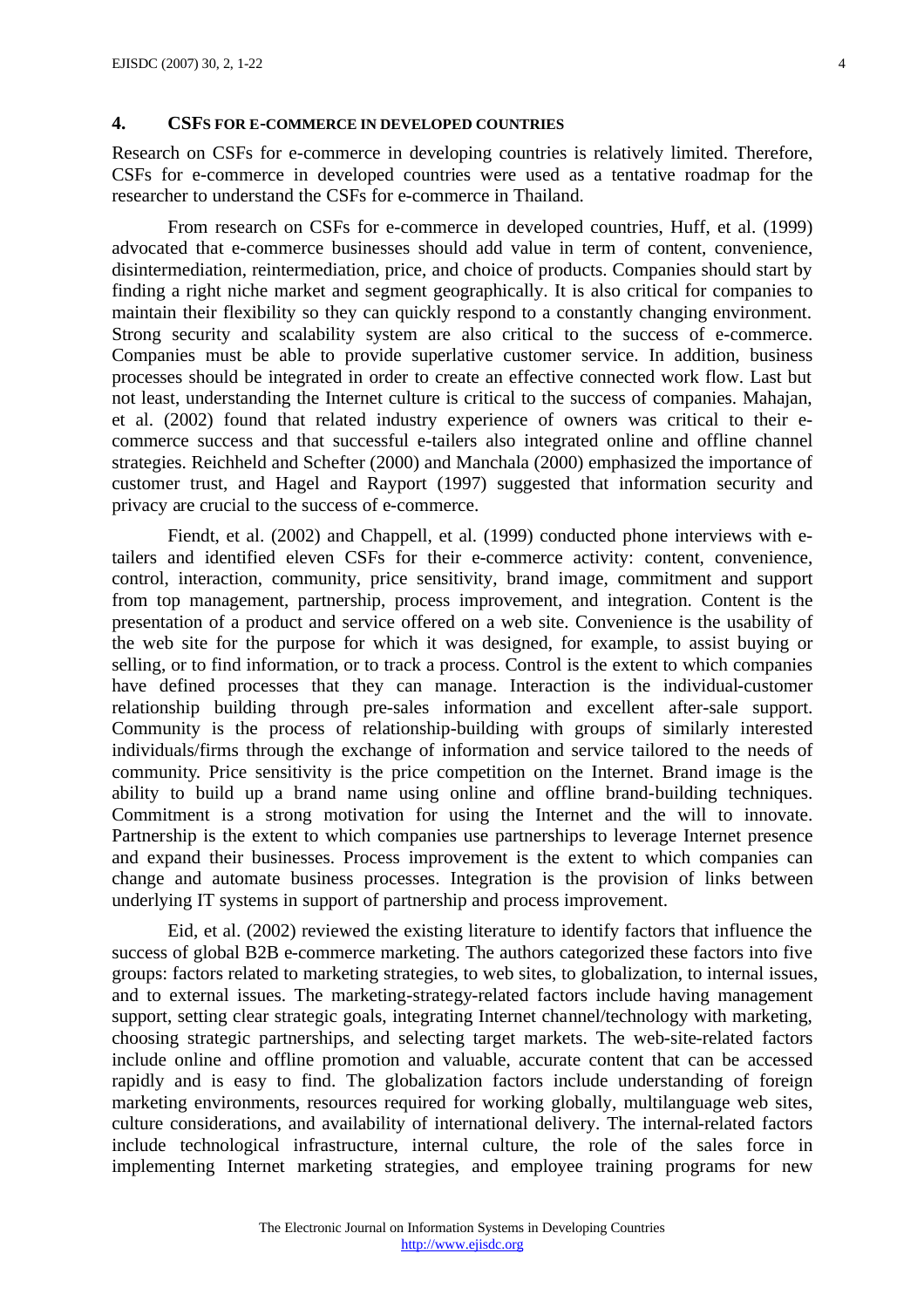equipment, software, source of information, and new processes. Two elements for technological infrastructure are computer literacy of all parties in the relationship or the transaction and the availability of equipment for access and services. Internal culture is the extent to which an organization is adaptable to change. External-related factors include trust, security, interorganizational relationship, affordable Internet access, and customer acceptance. Customer acceptance is the extent to which companies put special efforts to motivate customers to make a move to an online environment. These efforts include an efficient internal system that allows companies to respond quickly to customers' requests, questions, and comments, an easy-to-use web site, and rich functionality.

Hahn and Noh (1999-2000) explored the factors that inhibit the growth of ecommerce. They categorized variables into six CSFs: lower level of data security, inconvenient use, unstable systems, lack of information mind, dissatisfied purchasing, and social disturbance. Thornton and Marche (2003) also investigated factors that caused five high-profile e-tailers to fail, including the lack of industry experience in the specific sector of e-commerce managers, specific e-commerce business plans/strategy, recordkeeping/adequate financial control, targeted marketing strategy, distinguished market position, effective customer service, and clear value proposition. They also found that e-commerce businesses that grow rapidly have greater risk of failure.

Sung (2004) investigated e-commerce critical success factors from e-commerce companies in Korea, Japan, and the US, and found that six out of 16 investigated factors are considered critical to the success of these companies. Customer relationship is critical in these countries. Ease of website usage, speed of systems, and low price are critical for Korea and Japan. Plenty of information is critical for Japan and the US. Delivery of goods/services is critical to Korea and the US. Privacy of information and security of systems are critical in the US.

Jennex, et al. (2004) studied the CSFs for small B2B e-commerce with companies in both developed and developing countries. The authors categorized factors into five groups: people, technical infrastructure, client interface, business infrastructure, and regulatory environment. Under the people category, worker knowledge skills are considered critical by all respondents. Project management skills are considered critical by all but non-US ecommerce providers. Language skills are considered critical by non-US e-commerce providers, who probably speak English as a second language. Under the technical infrastructure category, worker technical skills are considered critical. Under the client interface category, trust between client and provider, knowledgeable client contacts, and communication skill of client contacts are considered critical. Under the business infrastructure category, client contact methods are considered critical for e-commerce providers. Under a regulatory environment category, intellectual-property protection is considered critical to US e-commerce providers.

Phan (2003) identified the CSFs of e-commerce for Intel. These factors include strategic partnerships, quality of Internet connection, worldwide support and customer training, unfamiliar market avoidance, security protections, solid e-business architecture, customer needs, and personalized web content. In addition, e-business should complement companies' competitive strategies. Traditional management principles should not be neglected. Top management support is also critical to the success of e-commerce for organizations.

Chen, et al. (2003) identified CSFs for e-commerce based on a case study of an established retail company that used e-commerce as its second business channel. They suggested that companies should incrementally involve e-commerce business so they would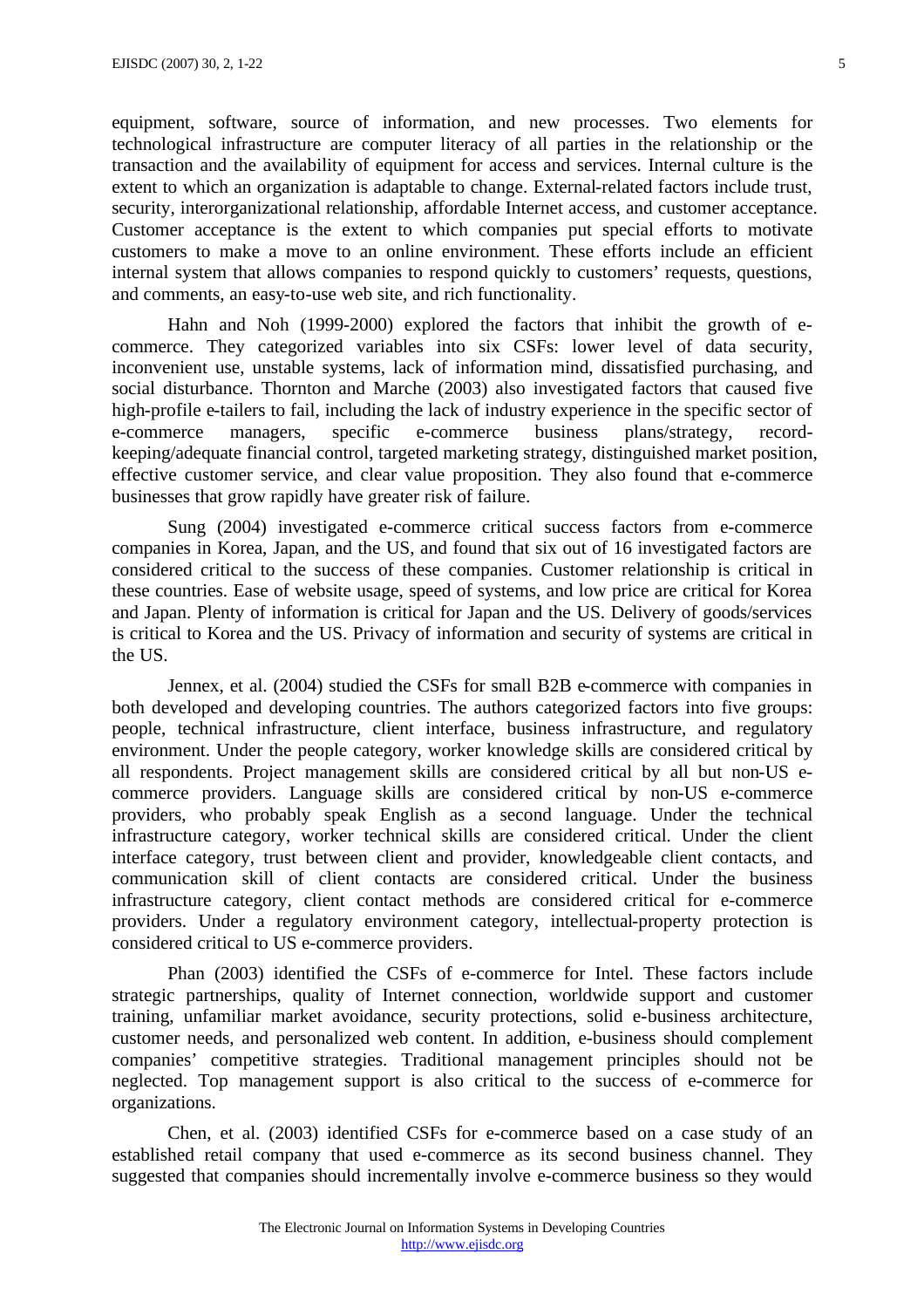have time to learn an online channel and adjust their strategies and existing business practices to fit the needs of the new business environment. Companies should strategically allocate resources to meet the needs of their e-commerce business and should consider outsourcing ecommerce system development if they do not have capability and resource to develop the system in house. The authors also suggested that companies must understand their online customers' behavior in order to offer the right products and services. Companies should regularly measure their e-commerce business performance in order to adjust their online strategies.

Another stream of studies focused on success factors for B2B e-marketplaces. A.T. Kearney (2000), a global management consulting firm, suggested that choosing the right type of business model is critical to the success of an e-marketplace. A successful e-marketplace must be able to offer content that provides value to buyers and sellers, and engage in System integration within and between organizations. Brunn, et al. (2002) also identified several CSFs for e-marketplaces. They explained that it is crucial for e-marketplaces to build liquidity or the extent to which the number of buyers and sellers is high enough to create ongoing online trading and entice new buyers and sellers to trade on an e-marketplace. Other CSFs include creating values in supply chains, using strategic partnerships, choosing right technology, creating efficient functionality of web sites/services, choosing right target markets, and establishing trade rules and regulations in e-marketplaces.

From this extensive literature review, CSFs are categorized into 11 groups: Strategy, Web Site, Technology, Marketing, Logistics, Customer Relationships, Management, Workers/Employees, Business Processes, and External-related factors. The results are summarized in Table 1 at next page.

#### **5. CASE RESEARCH METHODOLOGY**

In contrast to many studies examining CSFs for e-commerce in developed countries, few studies of CSFs for e-commerce in developing countries exist. For this study, a case research approach was conducted to explore the CSFs for e-commerce in Thailand in order to deal with the relatively high amount of uncertainty surrounding CSFs for e-commerce in the context of a developing country like Thailand.

Since the study explored CSFs for e-commerce at the country level, subject companies were selected from a variety of e-commerce and industries. A 2x2 matrix (Figure 1), based on a business focus and a business format, was used to guide the selection of successful Thai e-commerce companies. Here, the business focus represented the subject company's primary customer— the consumer (business-to-customer, or B2C) or the business client (business-to-business, or B2B). Criteria for considering a subject company as B2C ecommerce or B2B e-commerce depended on whether its main e-commerce revenue source came from consumers or business clients. The business format represented a subject company's primary business channel: an offline channel (traditional-dominated channel) or an Internet channel (online-dominated channel). A case company was considered as having a traditional-dominated channel or an online-dominated channel for e-commerce depending on whether its main revenue source came from non-Internet channels or Internet channels. Both business focus and business format were used in this study because they were widely recognized and used to categorize general types of e-commerce.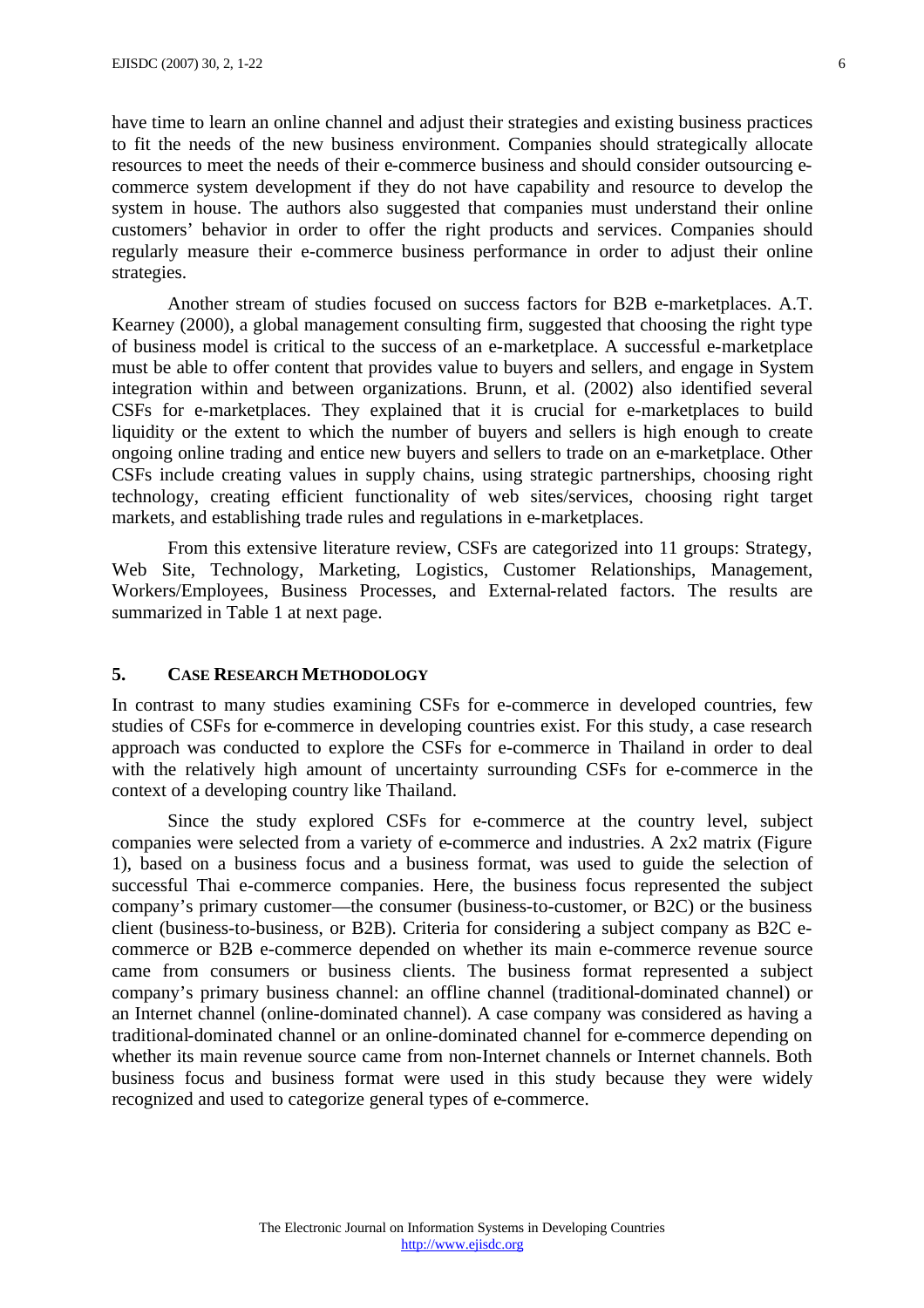| CSFs for E-commerce                                                                      | Huff, et al., (1999) | Mahajan, et al., (2002) | Reichheld and Schefter (2000) | Manchala (2000) | Hagel and Rayport (1997) | (1999)<br>Fiendt, et al., (2002) and Chappell, et al., | Eid, et al., (2002) | Hahn and Noh (1999-2000) | Thornton and Marche (2003) | Sung $(2004)$ | <b>Jennex, et al., (2004)</b> | Phan (2003)  | Chen, et al., (2003) | Kearney (2000 | <b>Brunn, et al., (2002)</b> |
|------------------------------------------------------------------------------------------|----------------------|-------------------------|-------------------------------|-----------------|--------------------------|--------------------------------------------------------|---------------------|--------------------------|----------------------------|---------------|-------------------------------|--------------|----------------------|---------------|------------------------------|
| <b>Strategy-related Factors</b>                                                          |                      |                         |                               |                 |                          |                                                        |                     |                          |                            |               |                               |              |                      |               |                              |
| Integration of online and offline strategies                                             |                      | $\mathbf X$             |                               |                 |                          |                                                        | $\mathbf X$         |                          |                            |               |                               | $\mathbf X$  |                      |               |                              |
| Clear strategic goals/specific e-commerce business                                       |                      |                         |                               |                 |                          |                                                        | $\mathbf X$         |                          | X                          |               |                               | $\mathbf{X}$ |                      |               |                              |
| plans/strategies                                                                         |                      |                         |                               |                 |                          |                                                        |                     |                          |                            |               |                               |              |                      |               |                              |
| Clear value proposition                                                                  |                      |                         |                               |                 |                          |                                                        |                     |                          | $\mathbf X$                |               |                               |              |                      |               |                              |
| Choice of business model                                                                 |                      |                         |                               |                 |                          |                                                        |                     |                          |                            |               |                               |              |                      | $\mathbf X$   |                              |
| <b>Critical mass</b><br>Strategic Partnerships, Outsourcing                              |                      |                         |                               |                 |                          |                                                        |                     |                          |                            |               |                               |              |                      |               | $\mathbf X$                  |
| Supply chain value creation                                                              |                      |                         |                               |                 |                          | $\mathbf X$                                            | $\mathbf X$         |                          |                            |               |                               | $\mathbf X$  | $\mathbf X$          |               | $\mathbf X$<br>$\mathbf X$   |
| Web-site-related Factors                                                                 |                      |                         |                               |                 |                          |                                                        |                     |                          |                            |               |                               |              |                      |               |                              |
| Content (Value-added, Plenty, Personalized)                                              | $\mathbf X$          |                         |                               |                 |                          | $\mathbf X$                                            | $\mathbf X$         | $\mathbf X$              |                            | $\mathbf X$   |                               | $\mathbf X$  |                      |               |                              |
| Convenient (Ease of usage)                                                               | $\mathbf X$          |                         |                               |                 |                          | $\mathbf X$                                            | $\mathbf X$         | $\mathbf X$              |                            | $\mathbf X$   |                               |              |                      |               | $\mathbf X$                  |
| Trade rules and regulations                                                              |                      |                         |                               |                 |                          |                                                        |                     |                          |                            |               |                               |              |                      |               | $\mathbf X$                  |
| Multilanguage web site                                                                   |                      |                         |                               |                 |                          |                                                        | $\mathbf X$         |                          |                            |               |                               |              |                      |               |                              |
| Privacy                                                                                  |                      |                         |                               | $\mathbf X$     | X                        |                                                        |                     |                          |                            | $\mathbf X$   |                               |              |                      |               |                              |
| <b>Technology-related Factors</b>                                                        |                      |                         |                               |                 |                          |                                                        |                     |                          |                            |               |                               |              |                      |               |                              |
| Security                                                                                 | $\mathbf X$          |                         |                               | $\mathbf X$     | $\mathbf X$              |                                                        | $\mathbf X$         | X                        |                            | $\mathbf X$   |                               | X            |                      |               |                              |
| Scalability                                                                              | $\mathbf X$          |                         |                               |                 |                          |                                                        |                     |                          |                            |               |                               | $\mathbf X$  |                      |               |                              |
| Stability                                                                                |                      |                         |                               |                 |                          |                                                        |                     | $\mathbf X$              |                            |               |                               | $\mathbf X$  |                      |               |                              |
| Availability                                                                             |                      |                         |                               |                 |                          |                                                        | $\mathbf X$         |                          |                            |               |                               |              |                      |               |                              |
| Speed of systems                                                                         |                      |                         |                               |                 |                          |                                                        |                     |                          |                            | $\mathbf X$   |                               | $\mathbf X$  |                      |               |                              |
| Marketing-related Factors                                                                |                      |                         |                               |                 |                          |                                                        |                     |                          |                            |               |                               |              |                      |               |                              |
| Price                                                                                    | $\mathbf X$          |                         |                               |                 |                          | $\mathbf X$                                            |                     |                          |                            | X             |                               |              |                      |               |                              |
| Brand image                                                                              | $\mathbf X$          |                         |                               |                 |                          | $\mathbf X$                                            |                     |                          |                            |               |                               |              |                      |               |                              |
| Choices/selections of products/services                                                  |                      |                         |                               |                 |                          |                                                        | $\mathbf X$         |                          | $\mathbf{X}$               |               |                               | $\mathbf X$  | $\mathbf X$          |               | $\mathbf X$                  |
| Target market/Market segment/Market position<br>Online and offline promotion/advertising |                      |                         |                               |                 |                          |                                                        | $\mathbf X$         |                          |                            |               |                               |              |                      |               |                              |
| Sales force (marketing, promoting online services)                                       |                      |                         |                               |                 |                          |                                                        | X                   |                          |                            |               |                               |              |                      |               |                              |
| <b>Logistics-related Factors</b>                                                         |                      |                         |                               |                 |                          |                                                        |                     |                          |                            |               |                               |              |                      |               |                              |
| Delivery of products/services                                                            |                      |                         |                               |                 |                          |                                                        | $\mathbf X$         | $\mathbf X$              |                            | $\mathbf X$   |                               |              |                      |               |                              |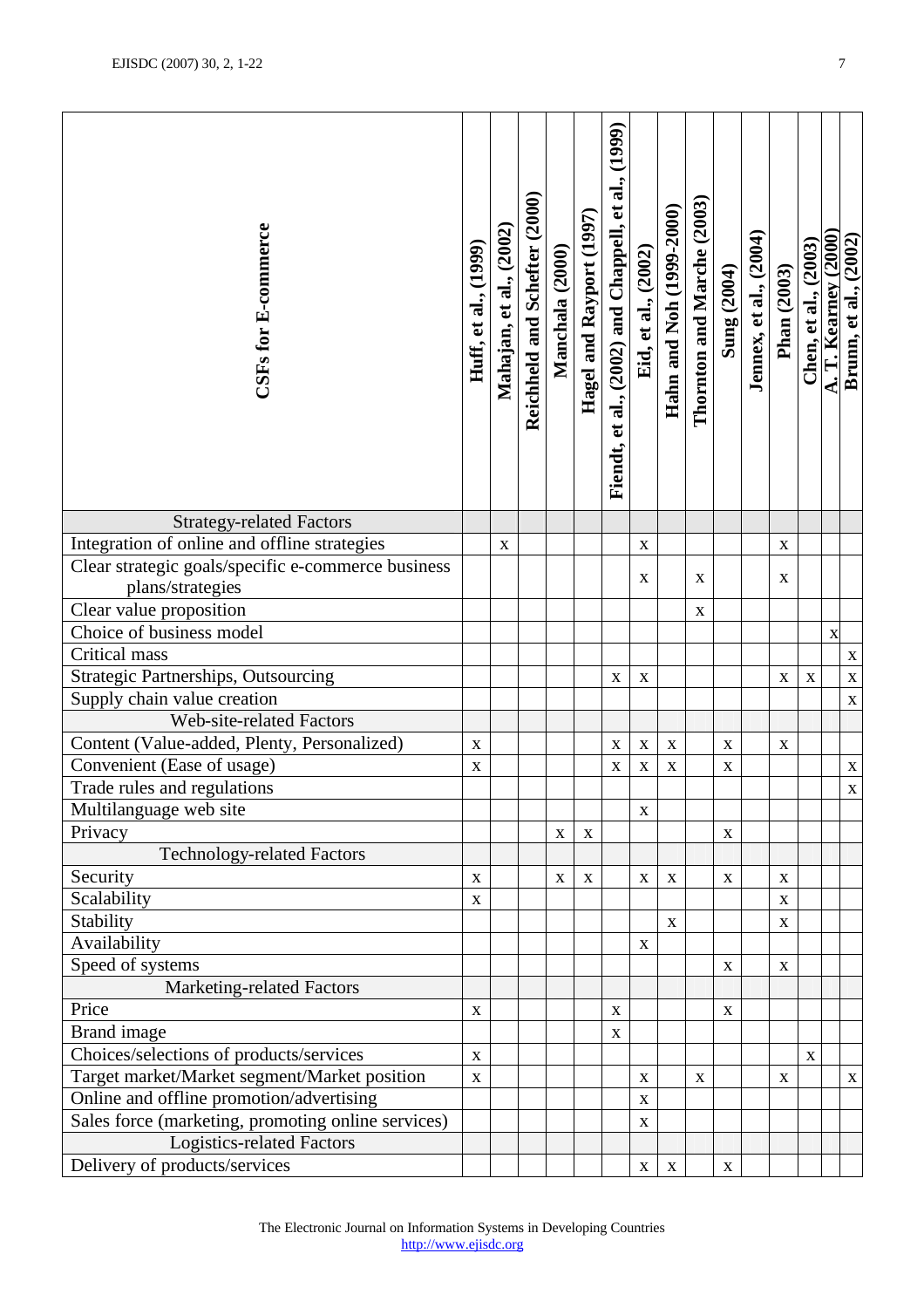| CSFs for E-commerce                                                                | Huff, et al., (1999) | Mahajan, et al., (2002) | Reichheld and Schefter (2000) | Manchala (2000) | Hagel and Rayport (1997) | (1999)<br>Fiendt, et al., (2002) and Chappell, et al., | Eid, et al., (2002)       | Hahn and Noh (1999-2000) | Thornton and Marche (2003) | Sung $(2004)$ | Jennex, et al., (2004) | Phan (2003)               | Chen, et al., (2003) | (2000)<br>Kearney | Brunn, et al., (2002) |
|------------------------------------------------------------------------------------|----------------------|-------------------------|-------------------------------|-----------------|--------------------------|--------------------------------------------------------|---------------------------|--------------------------|----------------------------|---------------|------------------------|---------------------------|----------------------|-------------------|-----------------------|
|                                                                                    |                      |                         |                               |                 |                          |                                                        |                           |                          |                            |               |                        |                           |                      |                   |                       |
| <b>Customer-relationship-related Factors</b>                                       |                      |                         |                               |                 |                          |                                                        |                           |                          |                            |               |                        |                           |                      |                   |                       |
| Customer/Supplier service/support, interaction                                     | $\mathbf X$          |                         |                               |                 |                          | X                                                      | $\boldsymbol{\mathrm{X}}$ | $\mathbf X$              | $\mathbf X$                | $\mathbf X$   |                        | $\mathbf X$               | $\mathbf X$          |                   |                       |
| Management-related Factors                                                         |                      |                         |                               |                 |                          |                                                        |                           |                          |                            |               |                        |                           |                      |                   |                       |
| Industrial experience of management                                                |                      | $\mathbf X$             |                               |                 |                          |                                                        | $\mathbf X$               |                          | X                          |               |                        |                           |                      |                   |                       |
| Knowledge of Internet culture                                                      | $\mathbf X$          |                         |                               |                 |                          |                                                        |                           |                          |                            |               |                        |                           |                      |                   |                       |
| Commitment/Support from Top Management                                             |                      |                         |                               |                 |                          | $\mathbf X$                                            | $\mathbf X$               |                          |                            |               |                        | $\mathbf X$               |                      |                   |                       |
| Project management skills                                                          |                      |                         |                               |                 |                          |                                                        |                           |                          |                            |               | $\mathbf X$            |                           |                      |                   |                       |
| Management principles                                                              |                      |                         |                               |                 |                          |                                                        |                           |                          |                            |               |                        | $\mathbf X$               |                      |                   |                       |
| Resource allocation                                                                |                      |                         |                               |                 |                          |                                                        | $\mathbf X$               |                          |                            |               |                        |                           | $\mathbf X$          |                   |                       |
| Performance measurement                                                            |                      |                         |                               |                 |                          |                                                        |                           |                          |                            |               |                        |                           | $\mathbf X$          |                   |                       |
| Control (e.g. Financial control, Growth)                                           |                      |                         |                               |                 |                          | X                                                      | X                         |                          | $\mathbf X$                |               |                        |                           | $\mathbf X$          |                   |                       |
| Workers/Employees-related Factors                                                  |                      |                         |                               |                 |                          |                                                        |                           |                          |                            |               |                        |                           |                      |                   |                       |
| Technical capability                                                               |                      |                         |                               |                 |                          |                                                        | $\mathbf X$               |                          |                            |               | $\mathbf X$            |                           |                      |                   |                       |
| Employee knowledge skills (understand client's                                     |                      |                         |                               |                 |                          |                                                        |                           |                          |                            |               | X                      |                           |                      |                   |                       |
| culture and language)                                                              |                      |                         |                               |                 |                          |                                                        |                           |                          |                            |               |                        |                           |                      |                   |                       |
| Organization-Culture-related Factors<br>Adaptable to change (maintain flexibility) |                      |                         |                               |                 |                          |                                                        |                           |                          |                            |               |                        |                           |                      |                   |                       |
|                                                                                    | $\mathbf X$          |                         |                               |                 |                          |                                                        | $\mathbf X$               |                          |                            |               |                        |                           |                      |                   |                       |
| <b>Business-process-related Factors</b><br>Process change                          |                      |                         |                               |                 |                          |                                                        |                           |                          |                            |               |                        |                           |                      |                   |                       |
| System Integration (Intra-organization/Inter-                                      | $\mathbf X$          |                         |                               |                 |                          | $\mathbf X$                                            | $\mathbf X$               |                          |                            |               |                        |                           |                      |                   |                       |
| organization)                                                                      | X                    |                         |                               |                 |                          | X                                                      | X                         |                          |                            |               |                        |                           |                      | X                 |                       |
| <b>External Factors</b>                                                            |                      |                         |                               |                 |                          |                                                        |                           |                          |                            |               |                        |                           |                      |                   |                       |
| Customer trust                                                                     |                      |                         | $\mathbf X$                   |                 |                          |                                                        | X                         |                          |                            |               | $\mathbf X$            |                           |                      |                   |                       |
| Internet connection (affordability, speed, reliability)                            |                      |                         |                               |                 |                          |                                                        | X                         |                          |                            |               |                        | $\boldsymbol{\mathrm{X}}$ |                      |                   |                       |
| Computer literacy of customers                                                     |                      |                         |                               |                 |                          |                                                        | $\mathbf X$               |                          |                            |               |                        |                           |                      |                   |                       |
| Foreign language skills of clients                                                 |                      |                         |                               |                 |                          |                                                        |                           |                          |                            |               | $\mathbf X$            |                           |                      |                   |                       |
| Knowledgeable client contacts                                                      |                      |                         |                               |                 |                          |                                                        |                           |                          |                            |               | $\mathbf X$            |                           |                      |                   |                       |
| Intellectual property protection                                                   |                      |                         |                               |                 |                          |                                                        |                           |                          |                            |               | $\mathbf X$            |                           |                      |                   |                       |
| Social disturbance                                                                 |                      |                         |                               |                 |                          |                                                        |                           | $\mathbf X$              |                            |               |                        |                           |                      |                   |                       |

# **Table 1: Critical Success Factors for E-Commerce**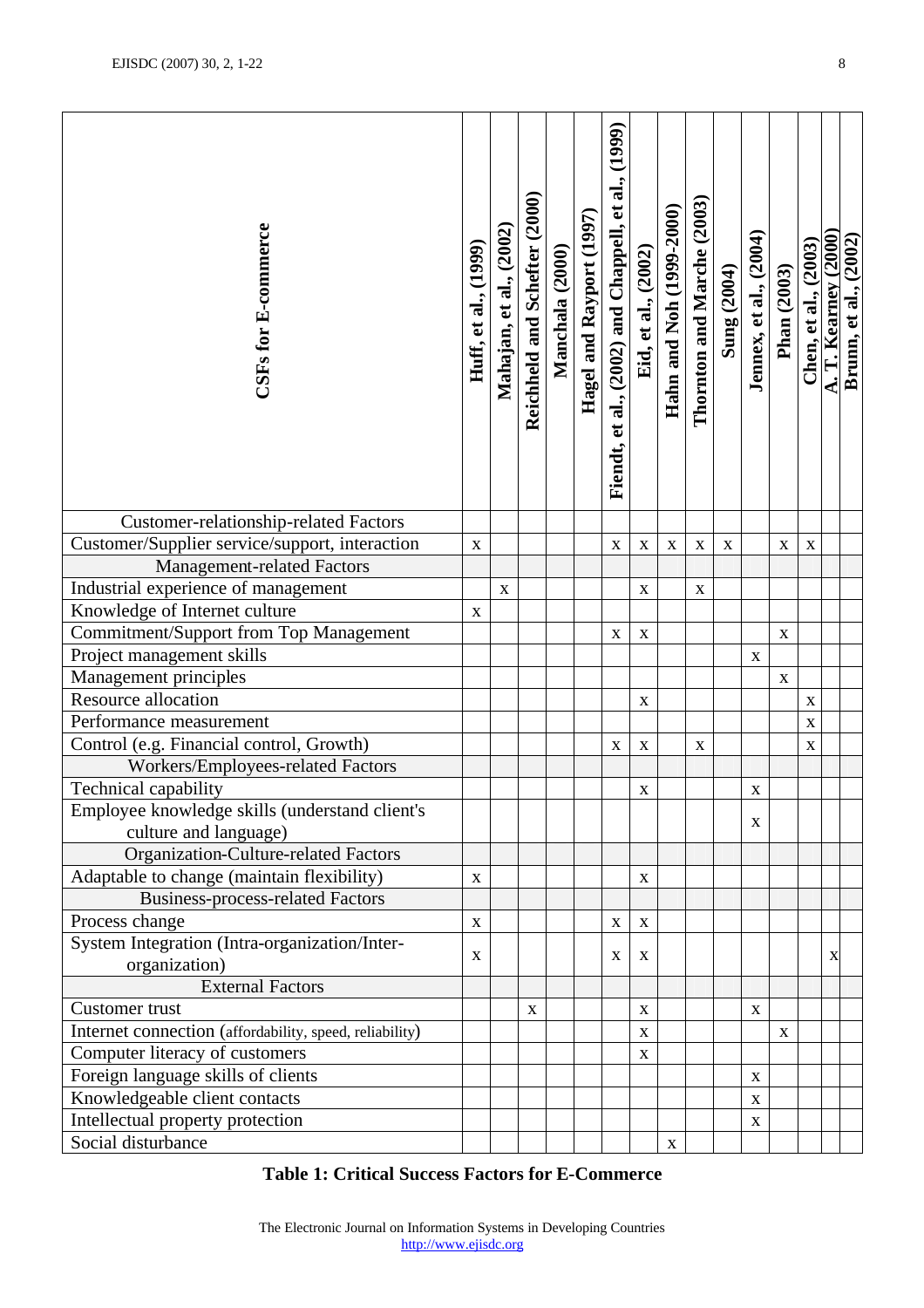The researchers asked an expert panel to select at least two successful e-commerce companies that fit into each quadrant of the 2x2 matrix. The expert panel included Thai academic researchers who were actively engaged in e-commerce-related studies, Thai business consultants whose clients' business was engaged in e-commerce, and CEOs and ecommerce managers from well-known Thai e-commerce ventures. After a pool of companies was identified, the researchers confirmed the business format focus directly with the companies. The researchers also determined whether these e-commerce companies were considered successful by using their return-on-investment or sale growth within the past four years. As a result, nine subject companies from different industries were selected (Table 2).

In each subject company, the researchers conducted in-depth interviews with owners, CEOs, key decision makers of e-commerce projects, and subordinates tied directly to ecommerce strategies and implementation. Open-end questions were used to investigate what factors interviewees believed were critical to the success of e-commerce. Responses were compared with the list of CSFs for e-commerce from the literature. The researchers also asked subject companies to explain their business models and practices in order to ascertain how they addressed CSFs for e-commerce.

|                                             | B-to-C                                          | B-to-B                                   |
|---------------------------------------------|-------------------------------------------------|------------------------------------------|
| Online-<br>dominated<br>channel             | HotelThailand.com<br>Thaigems.com<br>Tohome.com | <b>Siam Cement</b><br>Pantavanij         |
| <b>Fraditional-</b><br>dominated<br>channel | ThaiTicketMaster.com<br>Naiin.com               | <b>Officemate</b><br><b>Value System</b> |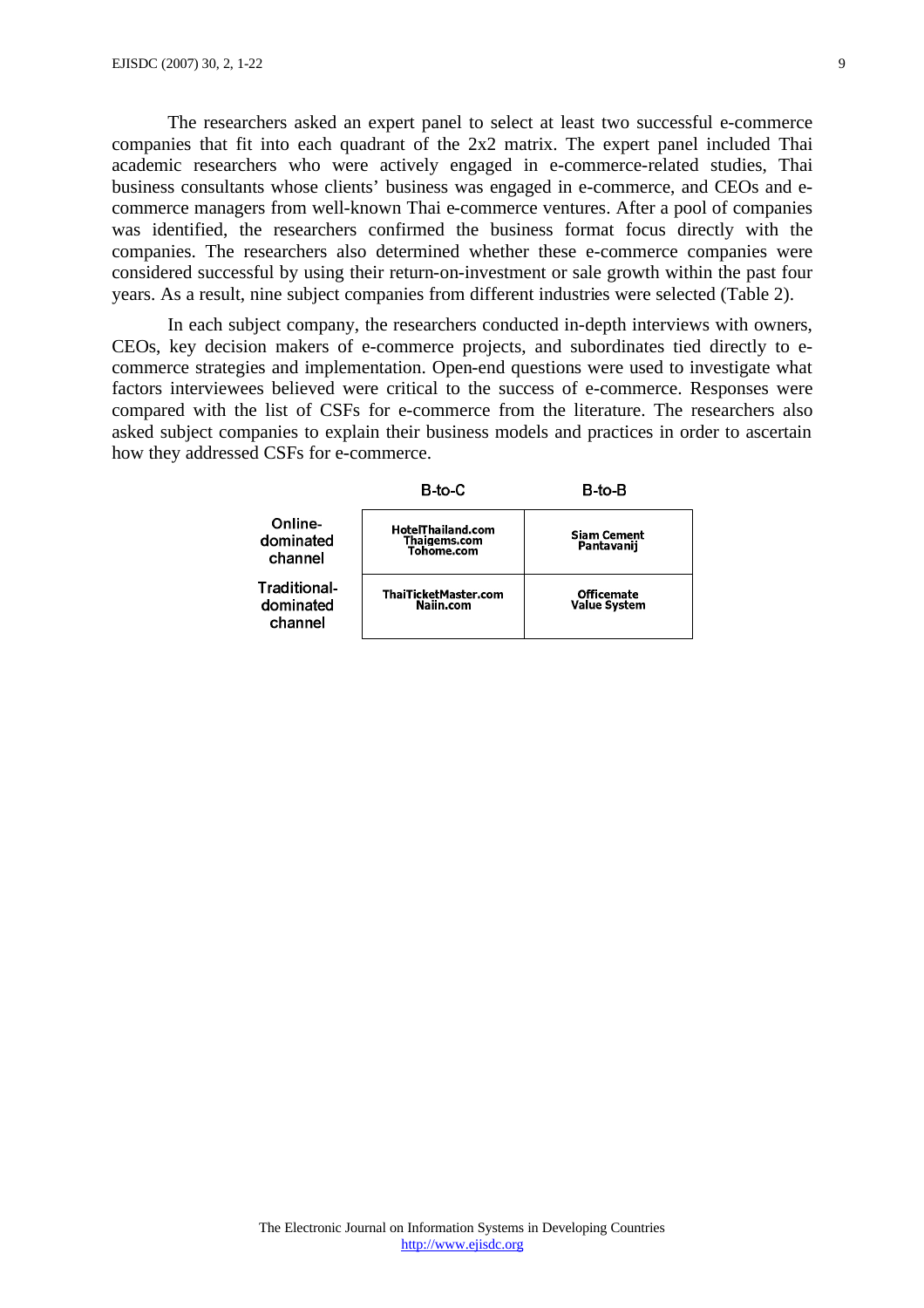#### **6.1 Convenient Web Site**

All subject companies developed websites to provide their customers with convenient online shopping/business purchasing transactions. Website access was quick, the sites were easy to navigate, and all subject companies offered a large product/service selection with information that was easy to find. Online transaction processes were intuitive, involving only a few steps with clear instructions.

All B2C subject companies offered a variety of payment methods to customers. The majority of Thai online consumers were not credit-card holders, and those who used cards were cautious about using them online. Thaiticketmaster.com and Tohome.com, for example, offered a variety of payment methods including e-payment, money transfer, pay through cell phone, and pay at delivery.

B2B subject companies focused on providing customized websites that would be convenient for clients to use. Value System monitored clients' activities on its website in order to improve transaction processes and other value-added services such as creating sale reports and downloading product documents. In addition, its online service was available 24/7. Vendors who needed merchandise immediately could place orders at any time. Officemate customized its B2B web sites for individual clients to fit their distinct internal purchasing and approval processes, budgets, and types of office supplies. When an employee submitted an online purchasing request of office supplies through its web site, the e-mail request was sent directly to his/her authorities for approval. Once an online request had been approved by all involved parties, the system would generate an electronic transaction for Officemate so shipment could be made on the following day. Purchasing reports were also available for clients on the web sites. Another vendor, Siam Cement, developed an online feature that allowed its own vendors to submit a construction project proposal for a volume discount. If a proposal was approved for a particular vendor, a separate online account was created. A discount was automatically applied to the vendor every time the vendor placed online orders for that project. This model encouraged vendors to rely on its self-service web site rather than on the company's call center and sales force.

## **6.2 Quality of Internet Connection**

While there were several web-hosting companies in Thailand to choose from, the quality of Internet connection there was generally still unreliable. Nothing hurt Thai e-commerce ventures more than visitors not being able to access the web sites, causing companies to lose credibility and potential sales. According to Siam Cement, dealers wasted 59% of their time on communication from end-to-end due to the slow speed of the Internet. All subject companies carefully selected Internet service provider/web hosting companies capable of offering reliable uptime, large bandwidth, and database technologies that could handle multiple entries, and strong technical support. Successful Thai online merchants also looked at the popularity of web hosting companies to ensure that they had sufficient members and a steady growth of new members. The study found that subject companies, such as Thaigem.com and HotelThailand.com, that had the majority of their customers in foreign countries, used web hosting located in the US so that speed and reliability of Internet connections would not be an issue. Others, such as Siam Cement and Value System, used more than one web hosting company so that they would have a backup if one failed to provide service at any moment.

## **6.3 Online Security and Privacy**

With the increasing frequency of online fraud, the major concern of Thai customers was whether an online merchant was trustworthy and had the capability to protect their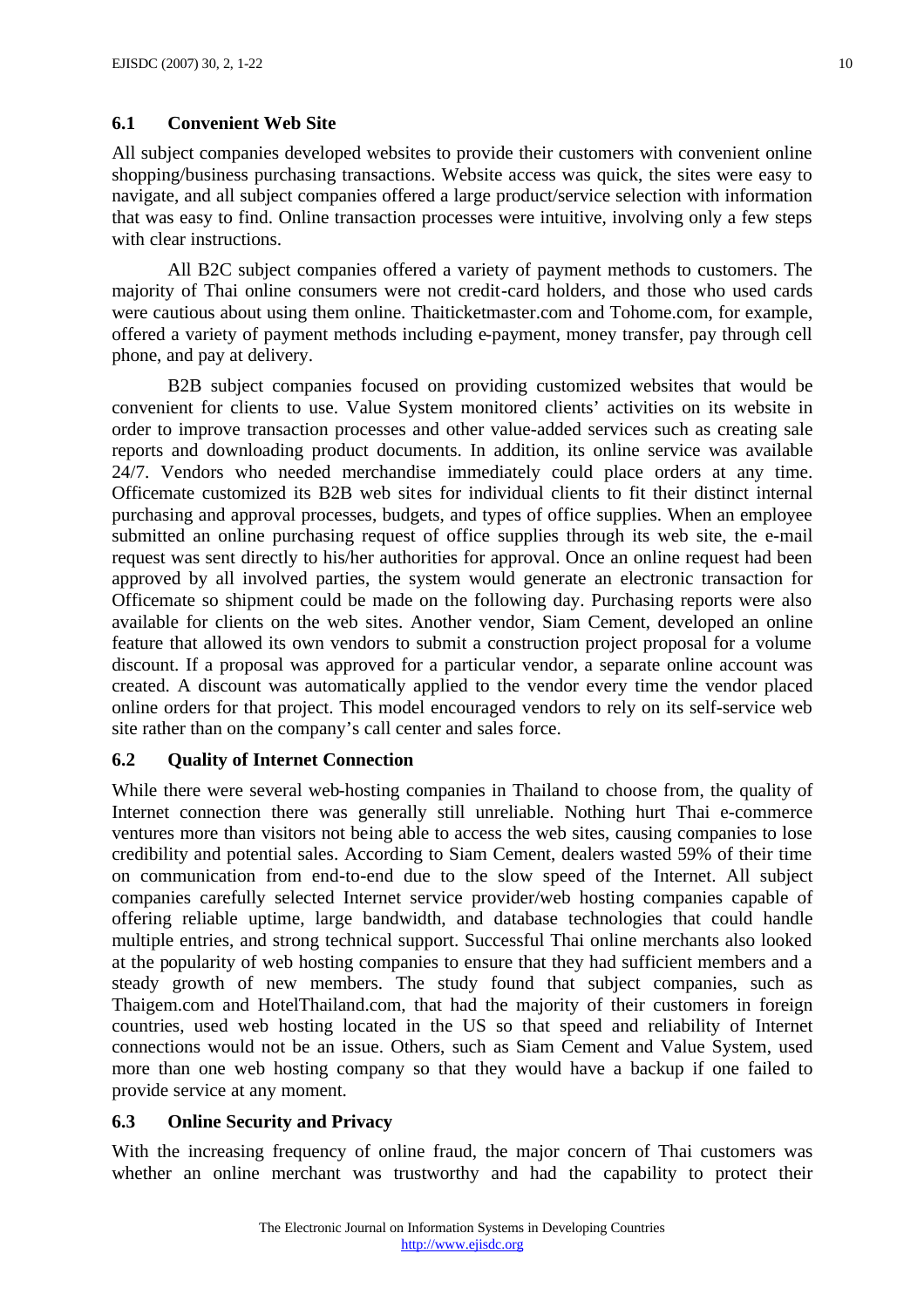information from online intruders. Foreign customers also had concerns about online security and privacy because they were not familiar with Thai web sites. All subject companies verified that security was critical to the success of e-commerce in Thailand. Secured Socket Layer (SSL) and Verified by Visa were two common tools employed by the subject companies. They also made efforts to ensure that the policies describing web site security and privacy were clear and easy to understand.

# **6.4 Strong Information Technology Capability**

Thailand still lacked qualified personnel in information technology (IT) who possessed strong e-commerce-related IT knowledge and experience. All B2C subject companies were among the earliest firms adopting e-commerce strategies, and, thus, recruiting qualified IT personnel proved a challenge. Several B2C subject companies such as Thaigem.com, HotelThailand.com, and Tohome.com started their in-house IT with only one or two qualified IT personnel. However, they continually developed their in-house IT capability and skills required for e-commerce businesses. As of 2005, Thaigem.com had a strong IT department of more than 30 IT employees who had been trained in-house. Tohome.com hired a reputable IT firm to develop and maintain its e-commerce system. When its business volume grew to certain point, it started developing an in-house IT department so its web site and online service could respond faster to customers and changing strategies. ThaiTicketMaster.com also developed an in-house IT department. Its online system was integrated to its web site and its ticket-sale booths. Regardless of locations, customers could see available tickets and seat numbers in real time. Because the reputation of its online service was recognized by other industry players throughout Asia, ThaiTicketMaster.com was hired to develop the online ticket reservation for other similar ventures in Asia. All of the B2C subject companies conducted e-commerce business earlier than their rivals, and thus their IT knowledge and skills gave them a competitive advantage. According to Thaigem.com, a number of Thai gem traders could not successfully enter the online market due to the lack of IT capability, and some competitors even tried to hire IT personnel from Thaigem.com. Due to their size and reputation, it was easier for the B2B subject companies to attract qualified IT personnel than it was for the B2C subject companies. Some of B2B subject companies already had strong IT departments or IT partners. Siam Cement, for example, spun off its IT department to establish IT-One, a 50-50 joint venture between itself and Accenture, a leading US consulting company. The joint venture allowed Siam Cement to gain world class e-commerce-related IT capability and skills. Pantavanij bought its e-procurement software from CommerceOne, a well-known US-based company for e-procurement solution software. Technical support was provided by Freewill Solution Co, which was a major shareholder of Pantavanij. Both Officemate and Value System developed their in-house IT, as did the B2C subject companies. Officemate was the only player in its industry that had IT capability to provide e-purchasing service for business clients and Value System was the only player in its industry that had IT capability to provide true e-commerce service, not just a web site, to its vendors.

## **6.5 Brand Name Recognition**

Thai customers were not yet heavy Internet users, and, thus still lacked awareness of specific e-commerce web sites. The B2C subject companies actively promoted their web sites through offline channels: Naiin through its nationwide network of retail stores, and ThaiTicketMaster.com through event promoters that used a variety of channels from newspapers to television to broadcast radio. Tohome.com promoted its web site through posters on sky trains, search engines, and popular Thai community web sites. Thaigem.com used search engines, its presence on eBay, and trade shows. HotelThailand.com promoted its web site through search engines to reach foreign customers, and used a variety of media from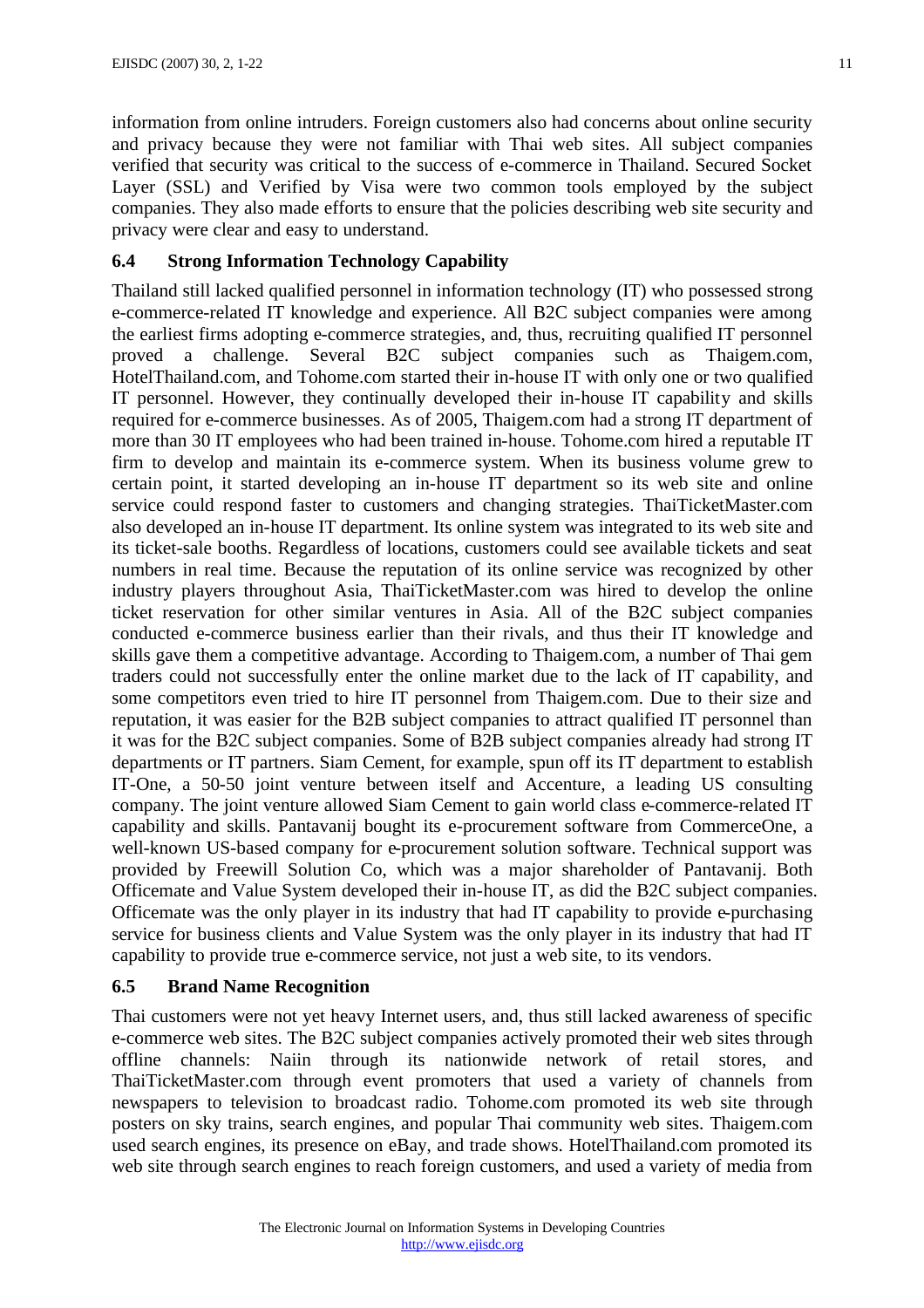magazines to joint-promotion programs with credit-card companies to reach domestic customers.

In general, a strong brand name not only created Thai customer awareness, but also gave potential targets confidence about an online merchant. The study found that B2B subject companies relied heavily on their sales and marketing teams to promote their e-commerce services: Siam Cement, Pantavanij, and Value System relied on their sales forces to promote their online services; Officemate relied on catalogs, magazines, and delivery cars. HotelThailand.com and Officemate attended e-commerce-related conferences or events as guest speakers for public exposure.

#### **6.6 Product Selection and Availability**

All subject companies in this study provided a large product selection so Thai customers were more likely to find what they were looking for on their web sites. For example, Thaigem.com, the largest online gem store in the world, offered more than 500 gem types and listed over 1.6 million individual gemstone and jewelry items. HotelThailand.com offered a large hotel/resort selection. Number of hotels/resorts was in exotic locations and not offered by any other websites. It also provided a variety of tour, car rental, and domestic air ticket reservation services. Tohome.com, the largest online retailer in Thailand, offered a variety of popular retail merchandise, including electronic products such as laptop computers and digital cameras, and books, CDs, and DVDs. ThaiTicketMaster.com sold tickets for the majority of concerts/events in Thailand. Naiin, the largest lifestyle book and magazine publisher in Thailand, carried a large number of its books and magazines on its Naiin.com web site, as opposed to other retail web sites that usually carried only the newest and most popular books. Siam Cement offered well over 50,000 cement-and-building materials on its web site, and Officemate's contained over 8,000 stationery items. Pantavanij had a large number of sellers and power buyers trading on its platform. Value System carried over 20,000 items of IT merchandise on its web site.

However, a large product selection meant nothing if products were not available. The convenience of offline shopping at retail stores and traditional purchasing processes in Thailand made product availability critical to the success of B2C subject companies, as it was to the success of all B2B subject companies. According to Value System, this factor was critical to its online service because the majority of online vendors needed their merchandise immediately. An online ordering service allowed them to place an order at any time without waiting for a sales person. Most subject companies integrated their web sites with their backend operation, thus allowing them to keep track of product availability and provide accurate information about it on their web sites.

## **6.7 Delivery**

One of the major concerns of Thai customers was whether online orders would be delivered in a promised timeframe. While the Thai post office was often used for delivery, our research found that Thai customers did not have confidence in its service. When a shipment was delayed or damaged, a customer immediately lost trust in the online merchant. To overcome this problem, all B2C subject companies offered a variety of shipping methods including the post office, messenger service, and in-store pickup. Shipping over 2,000 items daily, Thaigem.com was one of FedEx's largest customers in Thailand. It offered a flat-rate shipping cost and guaranteed that products would be delivered anywhere in the world within 48-72 hours. Business clients also needed assurance that merchandise be available and would be delivered on time. In many cases, merchandise was used as raw material or resold to clients' customers. If products were not delivered as scheduled, clients would lose business.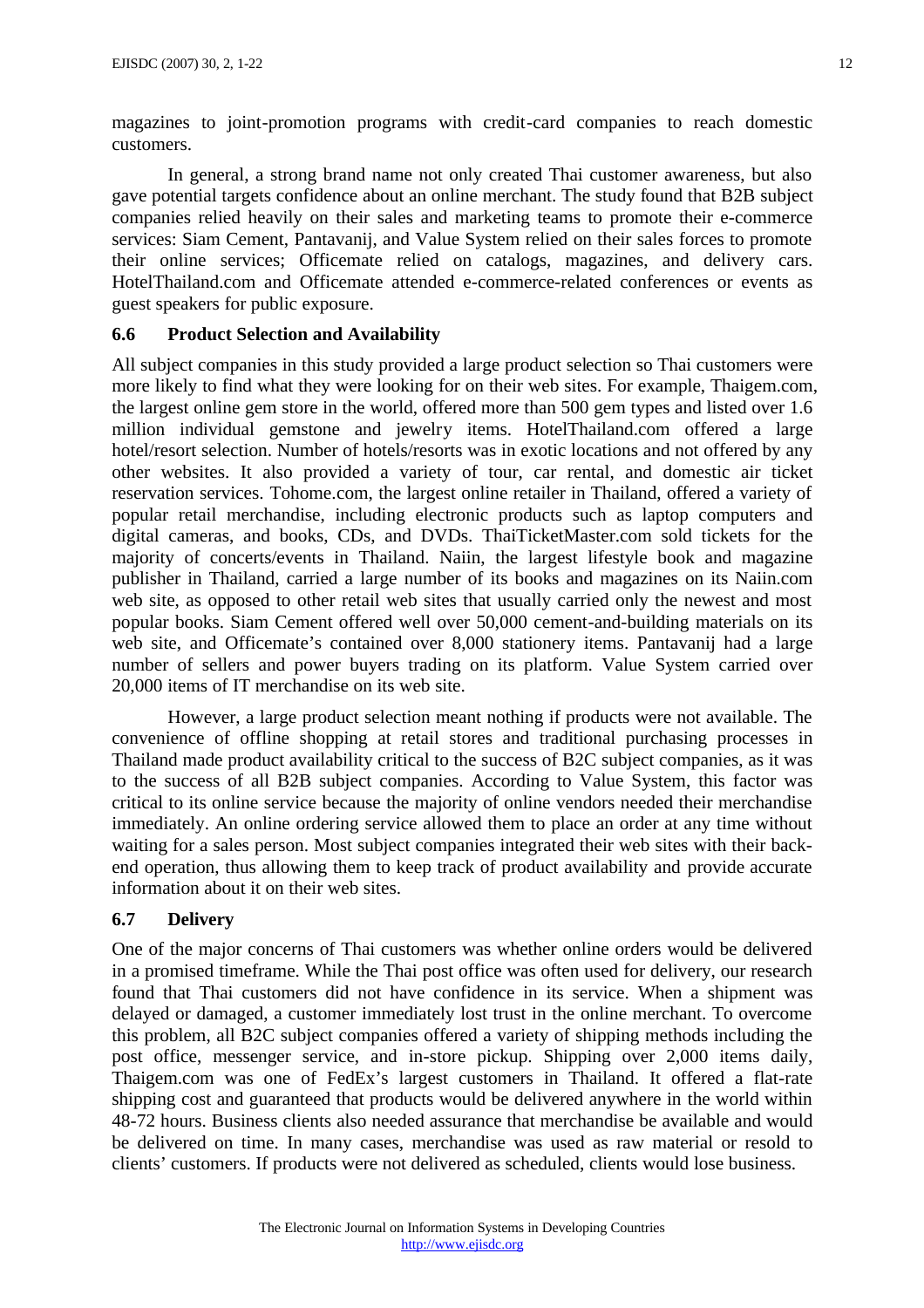The researcher found that the delivery service could be a major challenge for B2B ecommerce ventures due to the inefficiency of the Thai logistical infrastructure. The Thai post office lacked the capacity to implement large-scale business delivery. Moreover, third party logistics providers in Thailand were expensive, and only large B2B organizations could afford their services. Value System, Siam Cement, and Officemate had their own logistic networks, which allowed them to deliver merchandise around the country within a promised time frame. Pantavanij also offered value-added logistics service to its clients. Siam Cement was one of Pantavanij's six largest conglomerate founders and had one of the most extensive logistics network in the country. This allowed Pantavanij to work with Siam Cement to offer logistics service to its clients.

#### **6.8 Customer Service and Customer Relationship**

Service played an important role in Thai society. Customer service was used by Thai businesses to build personal long-term relationships with clients. Having strong customer relationships allowed them to develop trust and loyalty. According to the sales manager of HotelThailand.com, Thai customers felt that they could develop connection with the company by talking with customer service personnel who, in return, would provide them with extra care and better offers. In most B2C and B2B subject companies, a call center and online chat were common methods used to provide customer service and support. Tohome.com, for example, called first-time customers after the transaction to ensure that they felt comfortable with the company's online service. Value System and Officemate monitored their clients' online activities. When clients had any problems using their web sites, the companies immediately assisted them through a phone call. Besides the call center, Naiin.com used MSN chat to answer customers' questions about books/magazines, ordering processes, and returns policy. This, in turn, built customers' confidence in its online service.

The researchers observed that customer support and strong relationships with clients helped business clients facilitate adoption and implementation of an e-commerce system. In many cases, an online service often required some degree of systems integration with clients' backend systems or required clients to change their business processes, such as procurement methods. Siam Cement required its vendors to change their purchasing system and practices. Its long-term relationship with vendors facilitated this transition from the old to the new system, with strong customer support provided through the company's sales force and online training. Value System used its sales force, which had strong relationships with vendors, to encourage them to place orders through an online system. While vendors had to put more effort into learning how to use a new system to place online orders themselves, the sales force put more time and effort into developing marketing programs for them.

#### **6.9 Industry Key Success Factors (KSFs)**

The researchers found that all subject companies emphasized how critical their e-commerce businesses meet the key requirements within their industries. These key requirements were different from one subject company to another depended on the nature of each subject company's industry. For example, Naiin.com provided large book/magazine selections, which was a key requirement for online booksellers. Pantavanij successfully recruited six of the largest conglomerates in Thailand, which in turn attracted a large number of suppliers. A critical mass or a large demand-supply relationship was an industry key success factor for an e-marketplace. Based on management literatures, these key requirements are called industry key success factors (KSFs). Ohmae (1982) stated that KSFs were vital factors to the success of any companies competing within the same industry group. Corresponding to the KSFs, a company used existing skills/capabilities and/or developed them in order to compete in the industry (Katelhohn, 1998). Hofer and Schedel (1978) noted that usually KSFs varied from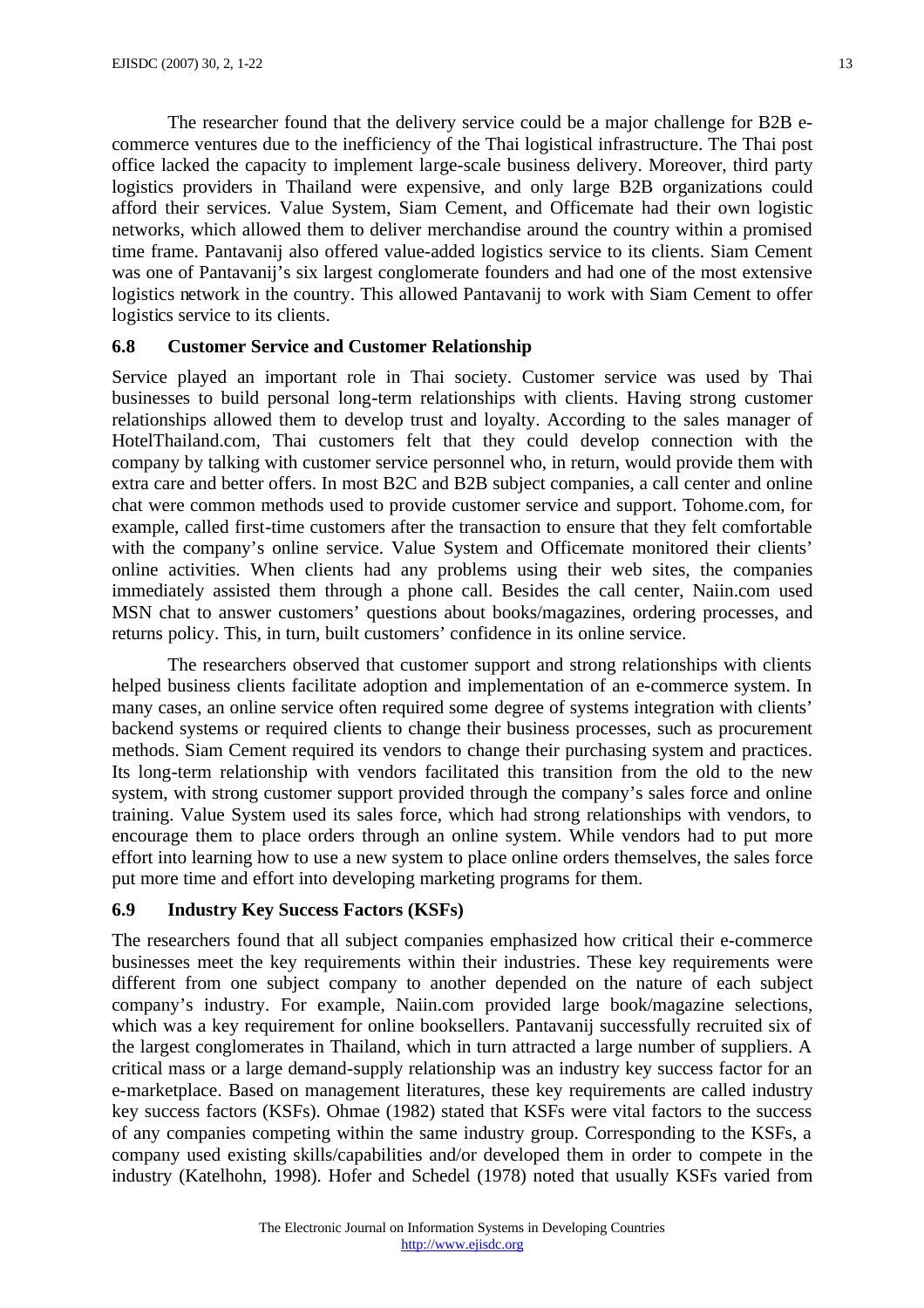one industry to another and normally depended on the economic, technological, and competitive characteristics of each industry. In this study, it was found that all subject companies met their industry KSFs.

| <b>Strategy-related Factors</b>            |             | <b>Logistics-related Factors</b>              |                   |
|--------------------------------------------|-------------|-----------------------------------------------|-------------------|
| Integration of online and offline          |             |                                               |                   |
| strategies                                 |             | Delivery of products/services                 | X                 |
| Clear strategic goals/specific e-          |             |                                               |                   |
| commerce business plans/strategies         |             | <b>Customer-relationship-related Factors</b>  |                   |
|                                            |             | Customer/Supplier service/support,            |                   |
| Clear value proposition                    |             | interaction                                   | X                 |
| Choice of business model                   |             | <b>Management-related Factors</b>             |                   |
| Critical mass                              |             | Industrial experience                         | X                 |
| <b>Strategic Partnerships, Outsourcing</b> |             | Knowledge of Internet culture                 |                   |
|                                            |             | Commitment/Support from Top                   |                   |
| Supply chain value creation                |             | Management                                    |                   |
| <b>Web-site-related Factors</b>            |             | Project management skills                     |                   |
| Content (Value-added, Plenty,              |             |                                               |                   |
| Personalized)                              |             | Management principles                         |                   |
| Convenience (Ease of usage)                | X           | Resource allocation                           |                   |
| Trade rules and regulations                |             | Performance measurement                       |                   |
| Multilanguage web site                     |             | Control (e.g. Financial control, Growth)      |                   |
| Privacy                                    | X           | Workers/Employees-related Factors             |                   |
| <b>Technology-related Factors</b>          |             | Technical capability                          | X                 |
|                                            |             | Employee knowledge skills (understand         |                   |
| Security                                   | X           | client's culture and language)                |                   |
| Scalability                                |             | Organization-Culture-related Factors          |                   |
| Stability                                  |             | Adaptable to change (maintain flexibility)    |                   |
| Availability                               |             | <b>Business-process-related Factors</b>       |                   |
| Speed of systems                           |             | Process change                                |                   |
|                                            |             | System Integration (Intra-organization/Inter- |                   |
| <b>Marketing-related Factors</b>           |             | organization)                                 |                   |
| Price                                      |             | <b>External Factors</b>                       |                   |
| <b>Brand</b> name                          | $\mathbf X$ | Customer trust                                | X                 |
|                                            |             | Internet connection (affordability, speed,    |                   |
| Choices/selections of products/services    | $\mathbf X$ | reliability)                                  | $X_{\mathcal{C}}$ |
| Target market/Market segment/Market        |             |                                               |                   |
| position                                   |             | Computer literacy of customers                |                   |
| Online and offline                         |             |                                               |                   |
| promotion/advertising                      | $\mathbf X$ | Foreign language skills of clients            |                   |
| Sales force (marketing, promoting          |             |                                               |                   |
| online services)                           |             | Knowledgeable client contacts                 |                   |
|                                            |             | Intellectual property protection              |                   |
|                                            |             | Social disturbance                            |                   |
|                                            |             |                                               |                   |

# **Table 3: CSFs for E-Commerce in Thailand vs. CSFs for E-Commerce in Developed Countries**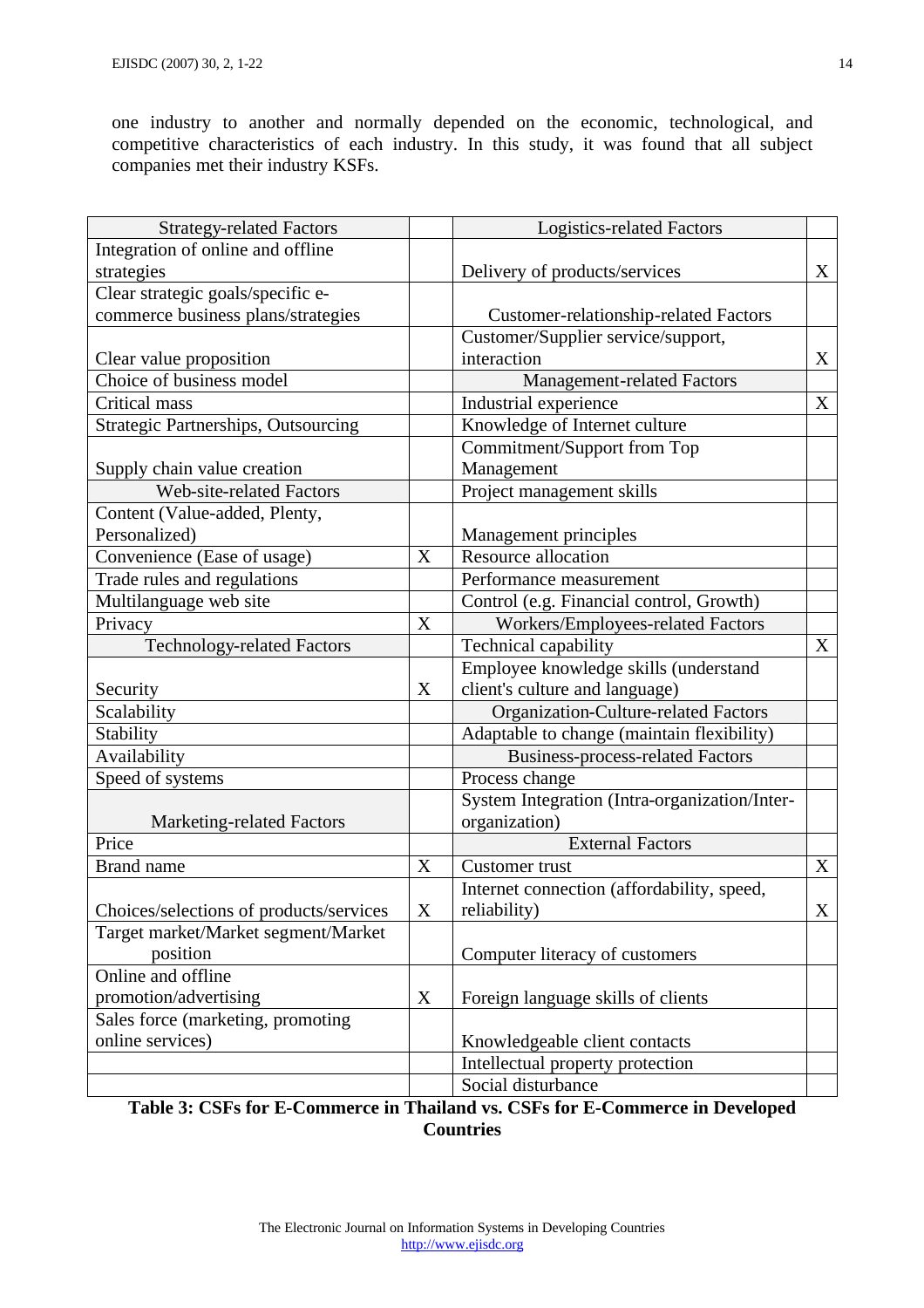#### **7. ANALYSIS OF THE FINDINGS**

The study found that almost every identified CSF for e-commerce in Thailand fell into one of the categories of CSFs for e-commerce in developed countries (Table 3). The industry KSFs did not completely fit into CSFs for e-commerce from developed countries. One possible explanation is that all CSFs for e-commerce in developing countries (Table 3) are companylevel CSFs. The industry KSFs, however, are industry-level factors. Because the study did not focus on a particular industry and subject companies were selected from different industries, these factors were different from one company to another and specific to each company's industry. However, the industry experience of management factor (Table 3) could be used to explain KSFs on some level because it was through industry experience that management understood how its industry operated and the key areas that the company must meet in order to operate successfully.

At the current stage of e-commerce development in Thailand, the number of leading e-commerce ventures within the same industry and the number of online customers was low, and thus, the real challenge in conducting e-commerce in the Thai market was not to compete with other online competitors, but to convince Thai customers to shop online or use online services. That is why subject companies focused their effort on factors directly related to customers, not competition. The researchers also observed that, except for industry KSFs, most of the CSFs were influenced by two factors: convenience and trust (Figure 2).



**Figure 2: Influence of Thai Culture and E-commerce-related Infrastructure on the CSFs for E-commerce in Thailand.**

Regarding convenience, the majority of Thai customers did not yet embrace an online lifestyle, and thus often compared the convenience of traditional shopping with that of online shopping. In Thailand, especially in large cities, shopping was convenient because there were a large number of conventional shopping centers, superstores, convenience stores, and newsstands. A newsstand, for example, sold almost everything including books and magazines, cell phones, and food. There were also numerous all-night retail stores. Shopping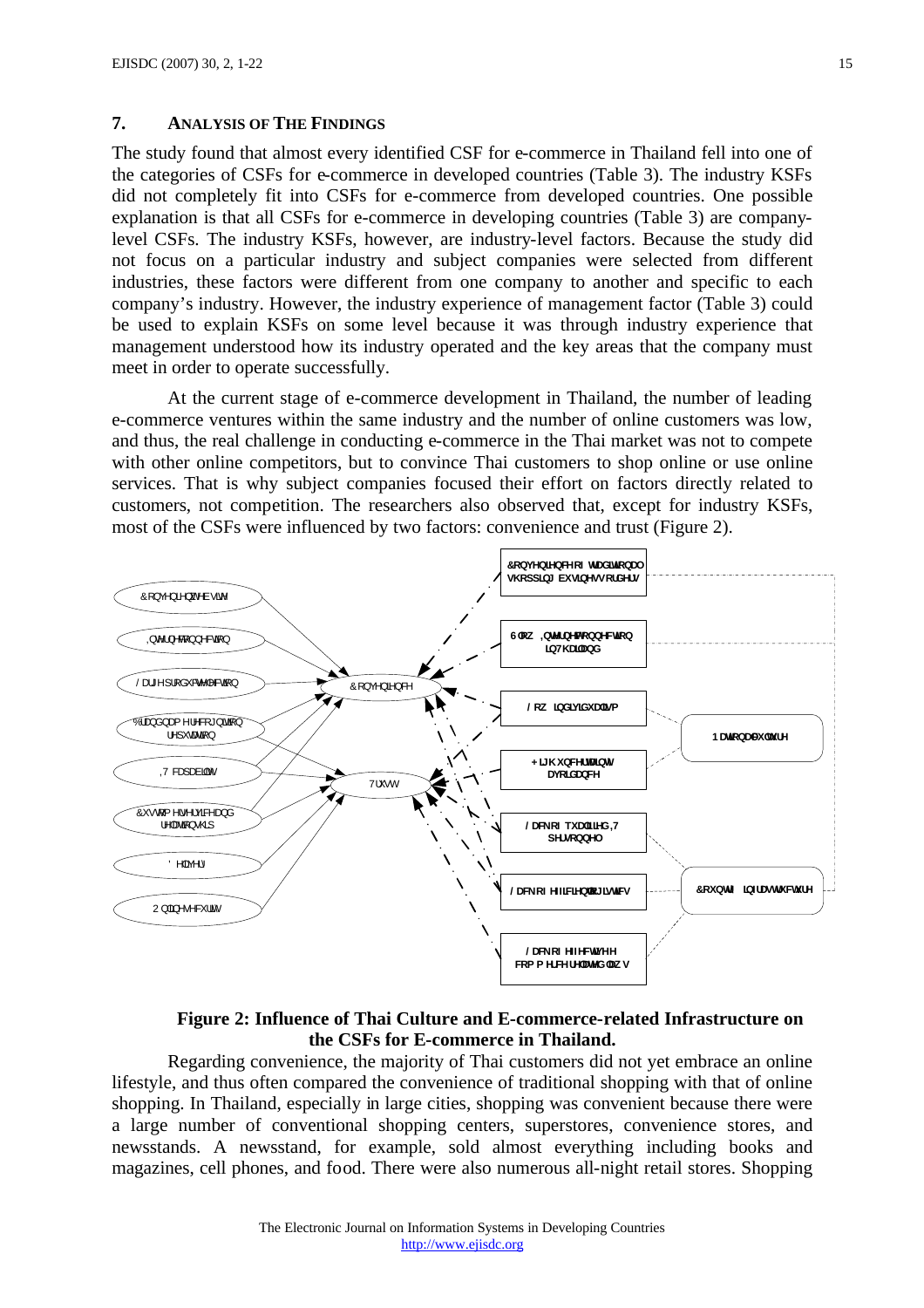centers were located on almost every corner, so Thai customers could buy almost anything from any single location.

As for Thai business clients, they preferred placing orders directly with familiar sale personnel through phone and fax to placing orders online. There were two main reasons for clients to move to online services. First, most businesses in Thailand were SMEs, that lacked strong computer literacy and were not familiar with online services. Second, clients could negotiate prices or special offers with sale personnel on the phone call or in person. Sale personnel also provided services such as checking product prices and availability, and faxing product documents and invoices to clients. With such convenient traditional services, clients tended to resist changing their old practices. To convince customers to shop at its web site or use an online service, an online merchant had to deliver a web site that provided a similar or better level of convenience.

| <b>Reasons against Internet Purchases</b> | <b>Percent</b> |
|-------------------------------------------|----------------|
| Do not trust merchandisers                | 63.6           |
| Cannot see/feel products                  | 57.3           |
| Too complicated                           | 41.0           |
| Do not want to reveal credit card numbers | 40.6           |
| Concern for loss/damage (shipment)        | 33.6           |
| Do not have credit card                   | 23.9           |
| Do not want to wait for goods             | 21.6           |
| Expensive                                 | 16.2           |
| Do not know web site for shopping         | 11.4           |
| Do not want to buy foreign goods          | 8.1            |
| No interesting products                   | 6.5            |
| Not interested                            | 27.8           |

**Table 4: Reasons Against Internet Purchases in Thailand (Internet User Profile of Thailand, 2005, p. 97)**

The findings from the National Electronics and Computer Technology Center (NECTEC) survey can be used to support these findings and explanations. NECTEC conducted the Internet User Profile of Thailand<sup>2</sup> survey in 2005, revealing the reasons that prevented respondents from online shopping (Table 4). The same survey also revealed perceived problems concerning the Internet in Thailand (Table 5). Highlighted items show factors causing inconvenience for online shoppers. While the survey focused on Thai consumers, not business clients, the findings help explain to a certain degree why the subject companies focused their effort on convenient web sites, quality of Internet connections, large product/service selections and availability, and brand name recognition. The subject companies tried to develop web sites that had simple, intuitive transaction processes, and various payment and shipping methods. The choice of Internet service providers affected the speed of web site access. Large product selection allowed customers to save time purchasing what they were looking for in one place. Brand name promotion created customer awareness of the web sites.

The need for convenience can be explained by Thai culture. In Hofstede's (1991) study of "national culture dimension," Thailand received 20 points on a 100-point individualism index  $(IDV)^3$ . Individualism is the extent to which members of society look after their own interests rather than those of the group. Thailand's low score indicates that

 $\overline{a}$ 

 $2$  The survey received 21,880 responses from Thai Internet users.

<sup>&</sup>lt;sup>3</sup> With a DVI of 20, Thailand was ranked at 20, which was considered low compared with other countries. (The US DVI of 91 ranked at 1).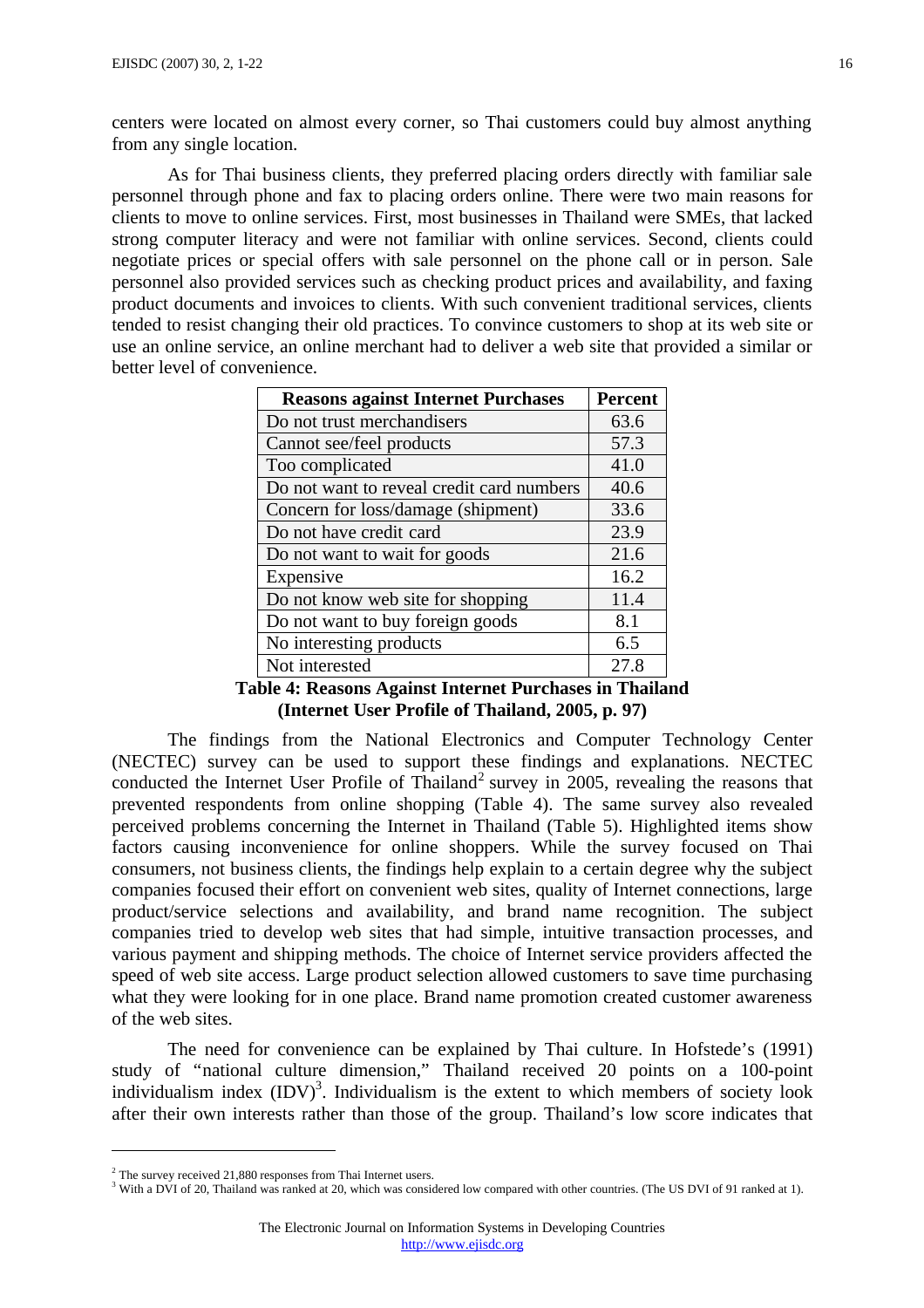Thai society is more collectivist than individualist, whereas online shopping/business purchasing, compared to traditional practices, is more individual and impersonal because it is a self-service process. Thai culture is the service-oriented culture. Thai people and Thai businesses enjoy providing services and receiving services. Through personal communication with customer services or sale personnel, Thai customers feel that they can develop relationships with them, and in return, their interests will be looked after in forms of extra care, extra service, and even discount. The helps explain why the subject companies focused their effort on customer service and customer relationships or human-touch activities. By providing a call center, sales support, and online chat, customers could have or maintain direct communication with a company and feel that online shopping/business purchasing in Thailand is more personal and less individualistic processes.

| <b>Perceived Problems</b>      | <b>Percent</b> |
|--------------------------------|----------------|
| Virus                          | 66.3           |
| Speed                          | 54.9           |
| Junk mail                      | 42.5           |
| Pornography                    | 36.9           |
| Impolite/Inappropriate content | 33.6           |
| <b>Expenses</b>                | 26.5           |
| Data integrity                 | 25.9           |
| Hacking                        | 23.7           |
| Privacy                        | 23.1           |
| Network reliability            | 17.9           |
| Lack of regulatory laws        | 17.1           |
| for web-based commerce         |                |
|                                |                |

**Table 5: Perceived Problems Concerning the Internet in Thailand (Internet User Profile of Thailand, 2005, p. 80)**

Regarding trust influence, Thai consumers do not trust unknown online merchants. They are concerned with the capability of online merchants to fulfill orders as promised. Thai customers frequently hear about online fraud, which undermines their confidence in online merchants. At the same time, they do not have confidence in Thailand's legal system or trust Thai banks to protect them from online fraud. They are also concerned whether online merchants would protect their privacy. For Thai consumers, online purchasing is still considered a high-risk process. For business clients, the risk of using an online service is also high because some online services required a certain level of system integration or process change. In many cases, once integrated, business clients have to commit to the service of a single online merchant. Because the majority of Thai business clients still have limited knowledge and understanding of e-commerce businesses, they are perceived risky when compared with the benefits from online services. The finding from the NECTEC survey supports this explanation (Tables 4 and 5). Among these items, the lack of trust in online merchandisers, concern about using a credit card online, concern about loss and damage from shipping, viruses and hacking, and the lack of regulation contribute directly to the lack of trust on online shopping processes.

This lack of trust in online shopping/business purchasing can also be explained by Hofstede's (1991) IDV index and uncertainty avoidance index (UAI). Thailand's low IDV score also means that relationships and connections play critical roles in this collectivist society. This explains why the subject companies used their customer service as a channel to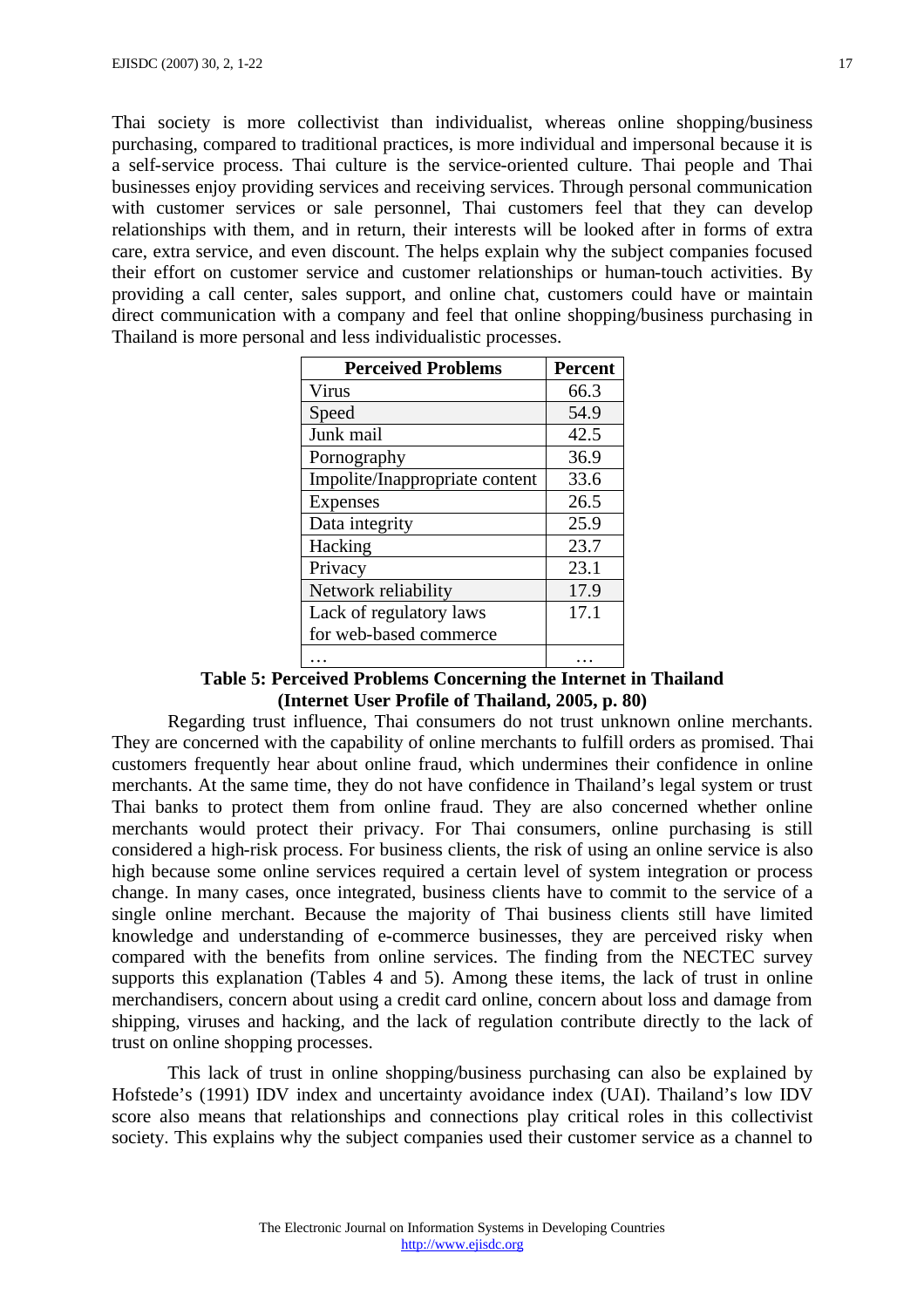develop relationships with customers. Hofstede (1991) gave Thailand 64 points out of 100 on the UAI<sup>4</sup> index. Uncertainty avoidance indicates a society's level of tolerance for uncertainty. In an effort to minimize the level of uncertainty, a society tries to control everything in order to eliminate or avoid the unexpected. If a society has high uncertainty avoidance characteristic, it will not readily accept change and becomes risk-averse. Online shopping/business purchasing requires new behaviors that could be considered as risk-taking. This explains why the subject companies focused their efforts on brand-name promotion, online security, delivery, customer service and relationships, and technical capability. Brandname recognition and reputation builds customer confidence about an online merchant. Online security gives Thai customers assurance that their information would be protected. A clear return-exchange product policy gives customers some confidence that the subject companies will be responsible if products are lost or damaged during the delivery process. Good customer service leads to long-term relationships, which help establish trust with customers. Strong IT capability allows online merchants to deliver efficient back-end systems and powerful web sites to customers, and in return establish customer trust in their services.

The researchers also found that all B2C subject companies and Value System offered competitive prices and promotions to encourage customers to purchase merchandises on their websites. While competitive price and promotion may not be factors in establishing trust with customers, they may be used as incentives to offset the risk of online transactions and inconvenience of online business purchasing. According to the CEO of Tohome.com, firsttime customers were usually concerned about the risk of online shopping on an unfamiliar web site. The company used a lowest-price-guaranteed strategy and variety of promotions to offset the risk of online shopping and expedite consumers' buying decisions. After customers had positive experiences with Tohome.com, they were more likely to come back and cared less about price. Today Tohome.com does not use the lowest-price-guaranteed strategy, but the company has seen more than 50 percent of its customers return.

However, competitive price and promotion are not identified as critical to the success of e-commerce because such is not the case for B2B subject companies. The researchers found that B2B subject companies used business process improvement and cost saving as incentives to their clients. Officemate did not focus on competitive prices for its office supplies; instead it focused on improving clients' purchasing processes, and as a result lowered their procurement cost. Pantavanij also tried to convince clients that it could help them improve their procurement processes and save procurement costs.

## **8. STUDY LIMITATIONS**

 $\overline{a}$ 

The researchers found that there are a limited number of successful e-commerce companies in different industries and different types of e-commerce models. While the 2x2 matrix facilitated the selection and comparison of the subject companies, its dimensions could be considered too broad. For example, there are different types of B2B e-commerce, such as electronic marketplaces, electronic auctions, and general electronic wholesaling. Because we could not find a successful company in every type of B2B e-commerce, the subject companies might not perfectly represent the total e-commerce population. Furthermore, when researchers tried to find a common set of CSFs for e-commerce across the matrix, several specific factors that were critical to e-commerce in a particular quadrant were ignored. Online-dominated channel B2B e-commerce ventures, for example, might not fully benefit from the framework (Figure 2).

<sup>&</sup>lt;sup>4</sup> With a UAI of 64, Thailand was ranked at 30, which was considered high compared with countries. (The US UAI of 43 ranked at 46).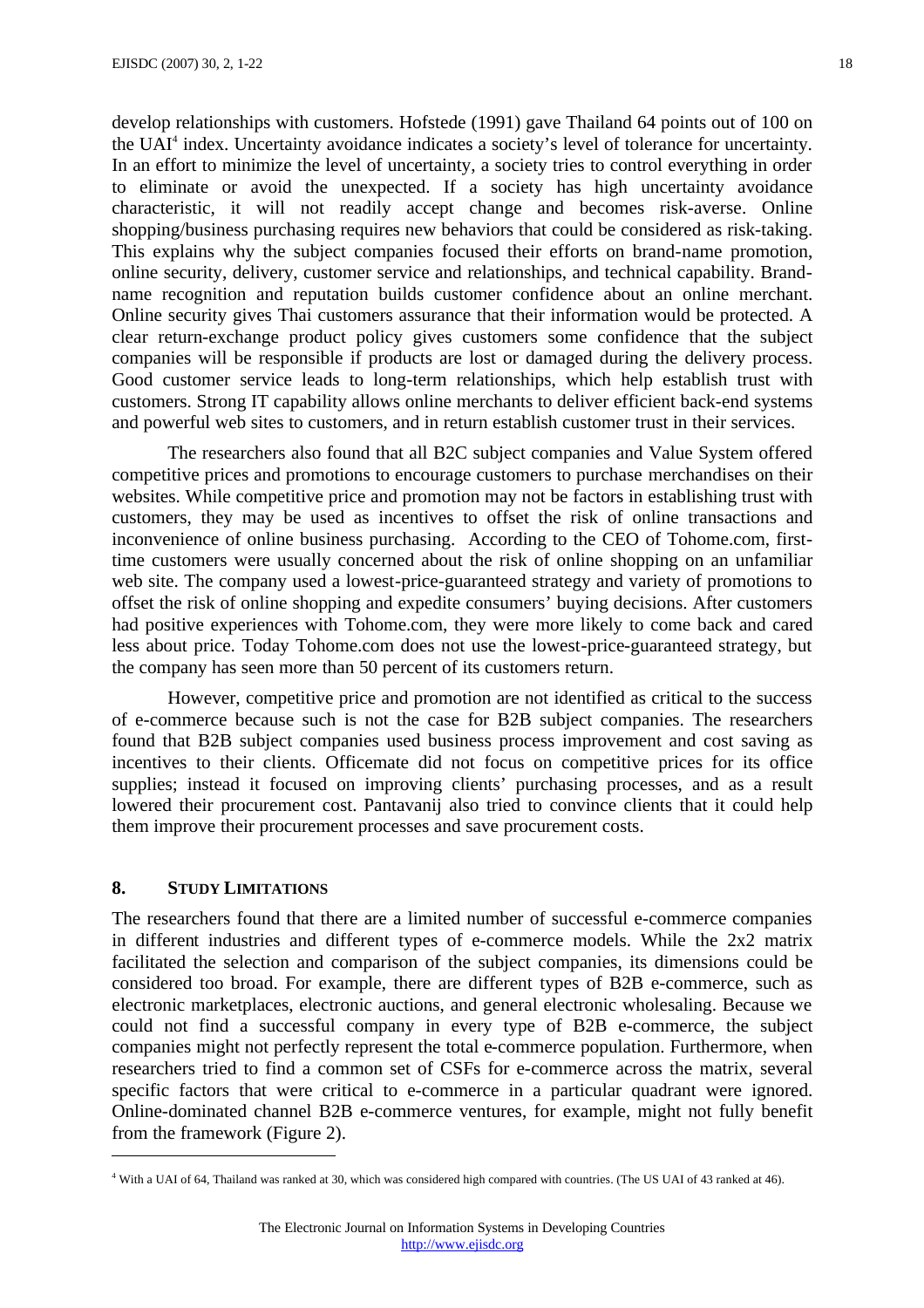## **9. CONCLUSION AND FUTURE RESEARCH OPPORTUNITIES**

The study has identified and examined nine CSFs related to e-commerce in Thailand: convenience of the web site, quality of Internet connection, IT capability, large product selection, online security and privacy, brand name recognition and reputation, customer support and relationship, delivery, and industry KSFs. Except for the ninth and final factor, industry KSFs, all the remaining CSFs were influenced by convenience and trust that can be explained by Thai business and e-commerce-related infrastructure and Hofstede (1991)'s cultural dimensions.

The ten identified CSFs for e-commerce (Figure 2) could be used to guide Thai ecommerce ventures by prioritizing resources and effort. At this stage of e-commerce development in Thailand, Thai e-commerce ventures need to understand the behavior of online customers. The researchers found that all subject companies put effort into collecting customer profiles and conducting market research in order to understand their target customers. They emphasize the convenience of their web sites and efficient online service in order to establish trust with customers.

Knowledge of these CSFs for e-commerce could also guide the Thai government in support e-commerce development. The Thai government needs to focus on three main areas. First, it must complete the development of e-commerce regulatory laws in order to facilitate the development of e-commerce activities. Second, it must encourage education institutions to supply larger number of qualified IT personnel for the e-commerce market. Third, it must privatize its telecommunications system (CAT) in order to lower the cost of international connections.

This CSFs guideline could also be applied to other developing countries with similar business and e-commerce-related infrastructures and national culture. According to the United Nations Conference on Trade and Development (UNCTAD, 2002), inefficient ecommerce-related infrastructures are common in developing countries. A study of ecommerce among Asia Pacific SMEs conducted by PriceWaterhouseCoopers in 1999 and published in 2002 revealed that trust and confidence were major inhibitors in the adoption of e-commerce by SMEs in low-GNP countries such as Thailand. Security, legal concerns, and liability issues were all identified as critical concerns for SMEs. In addition, there are a number of developing countries with similar Hofstede (1991)'s culture dimensions to Thailand's. Table 6 shows some developing countries with similar cultural dimensions.

| Country     | Individualism Index (IDV) | Country       | Uncertainty Avoidance Index (UAI) |
|-------------|---------------------------|---------------|-----------------------------------|
| Philippines | 32                        | Thailand      | 64                                |
| Mexico      | 30                        | Ecuador       | 67                                |
| Malaysia    | 26                        | Czech         | 74                                |
|             |                           | Republic      |                                   |
| Thailand    | 20                        | <b>Brazil</b> | 76                                |
| China       | 20                        | Venezuela     | 76                                |
| Indonesia   | 14                        | Colombia      | 80                                |
| Venezuela   | 12                        | Mexico        | 82                                |

# **Table 6: Examples of Hofstede's Cultural Dimensions in Other Developing Countries (www.geert-hofstede.com)**

Should other countries' e-commerce ventures follow this CSFs guideline, they must apply it with care. For example, China had the same level of IDV as Thailand, which means that China is a collectivist society, where relationships and connections play critical roles in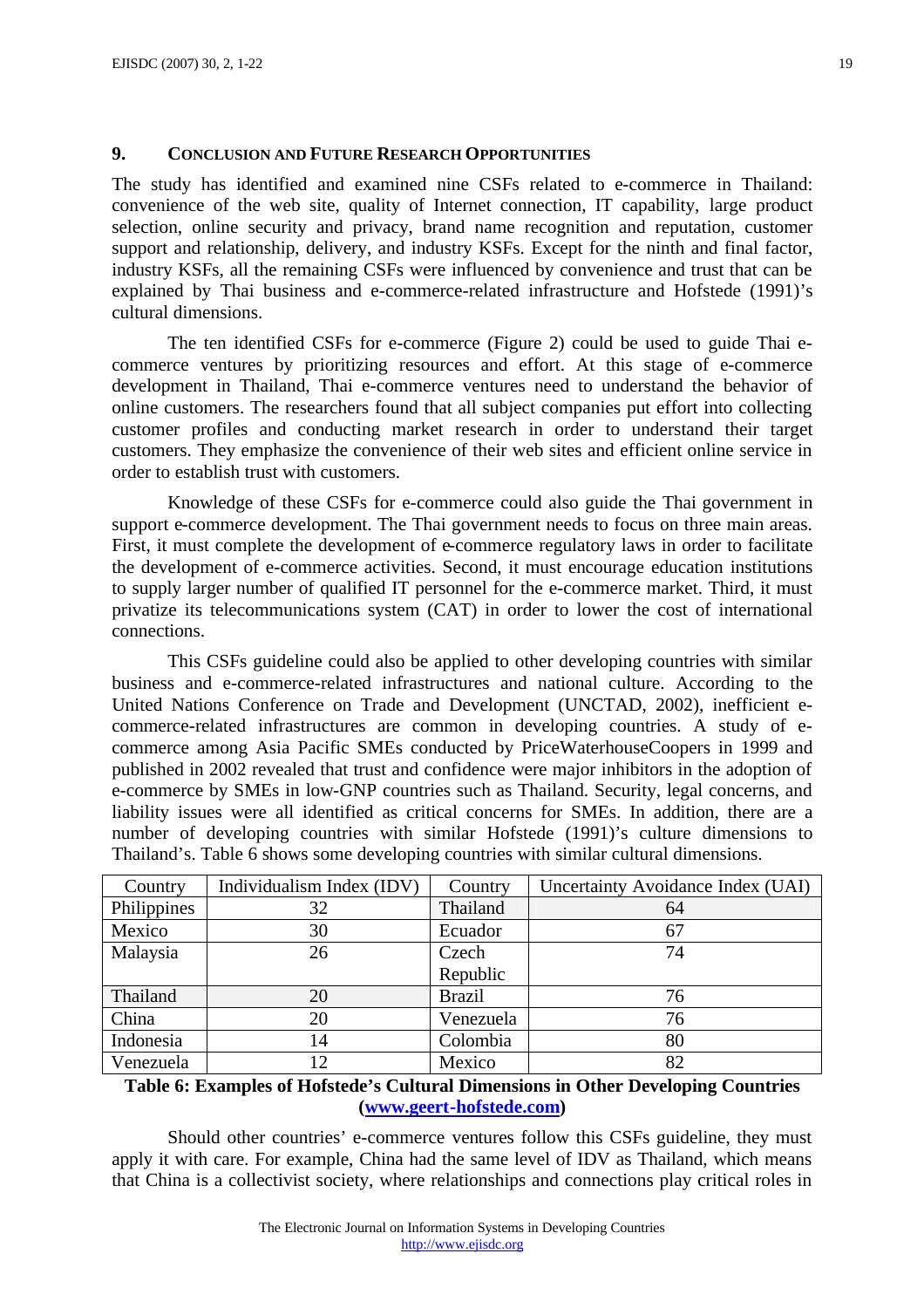Chinese businesses. Martinsons (2001) found that institutional deficiencies played a major challenge in e-commerce development in China. Successful Chinese e-commerce companies responded by developing or leveraging relationships with involved parties, such as government agencies and banks, upon trust and mutual benefits. Their connections enabled them to overcome regulatory, financial and logistic issues.

The CFSs for e-commerce guideline is still in the early stage of development. To confirm and solidify the guideline, first, a large-scale survey and quantitative research method should be conducted. Second, each quadrant of the 2x2 matrix should be investigated in order to overcome the over-generalization problem of the 2x2 matrix. A third alternative to overcome the over-generalized 2x2 matrix is to focus on e-commerce within a particular industry. Last, research should continue to investigate how CSFs for e-commerce in Thailand have evolved since the original case studies because some e-commerce–related infrastructures and online customer behaviors change over time. For example, as the number of Thai online customers' increases, customers probably will embrace an increasing online lifestyle, or the legislation may approve the remaining e-commerce laws. As a result, certain CSFs may no longer be critical and, thus, e-commerce ventures could focus their effort on new critical areas.

#### **10. REFERENCES**

- Asia-Pacific Economic Cooperation (2002) SME Electronic Commerce Study Final Report. Singapore: PriceWaterhouseCoopers.
- Benbasat, I., Goldstein, D.K. and Mead, M. (1987) The Case Research Strategies in Studies of Information Systems, *MIS Quarterly*, **11**, 3, 369-386.
- Boonyalug, O. (2004) E-commerce Growth in Thailand, STAT-USA Market Research Reports. http://strategis.ic.gc.ca/epic/internet/inimr-ri.nsf/en/gr127360e.html
- Boulton, W. and Stanwick, P. (2002) *Strategic Management* (2nd ed.). Boston: Pearson Custom Publishing.
- Boynton, C.A. and Zmud, W.R. (1984) An Assessment Of Critical Success Factors, *Sloan Management Review*, **25**, 4, 17-27.
- Brunn, P., Jensen, M. and Skovgaard, J. (2002) E-Marketplaces: Crafting A Winning Strategy, *European Management Journal*, **20**, 3, 286-298.
- Chen, L., Haney, S. and Pandzik, A. (2003) Small Business Internet Commerce: A Case Study, *Information Resources Management Journal*, **16**, 3, 17-31.
- Clarke, R. (2000) Appropriate Research Methods for Electronic Commerce. http://www.anu.edu.au/people/Roger.Clarke/EC/ResMeth.html
- Creswell, J.W. (1994). Research Design Qualitative & Quantitative Approaches, Thousand Oaks: SAGE.
- Crispin, S.W. (2001) Digitizing a Nation, *Far Eastern Economic Review*, **164**, 9, 30-32.
- Crispin, S.W. (2000) Thailand E-Commerce Emasculated, *Far Eastern Economic Review*, 163, 38, 26-29.
- Cronin, C. (2001). Five Success Factors For Private Trading Exchanges, *e-Business Advisor*, **19**, 7, 13.
- Dickinson, R., Ferguson, C. and Sircar, S. (1985) Setting Priorities with CSFs, *Business*, **35**, 2, 44-47.
- Duffy, G. and Dale, G.B. (2002) E-commerce Processes: A Study of Criticality, *Industrial Management and Data Systems*, **102**, 8, 432-441.
- Eid. R., Trueman, M. and Ahmed. A.M. (2002) A Cross-Industry Review of B2B Critical Success Factors, *Internet Research: Electronic Networking Applications and Policy*, **12**, 2, 110-123.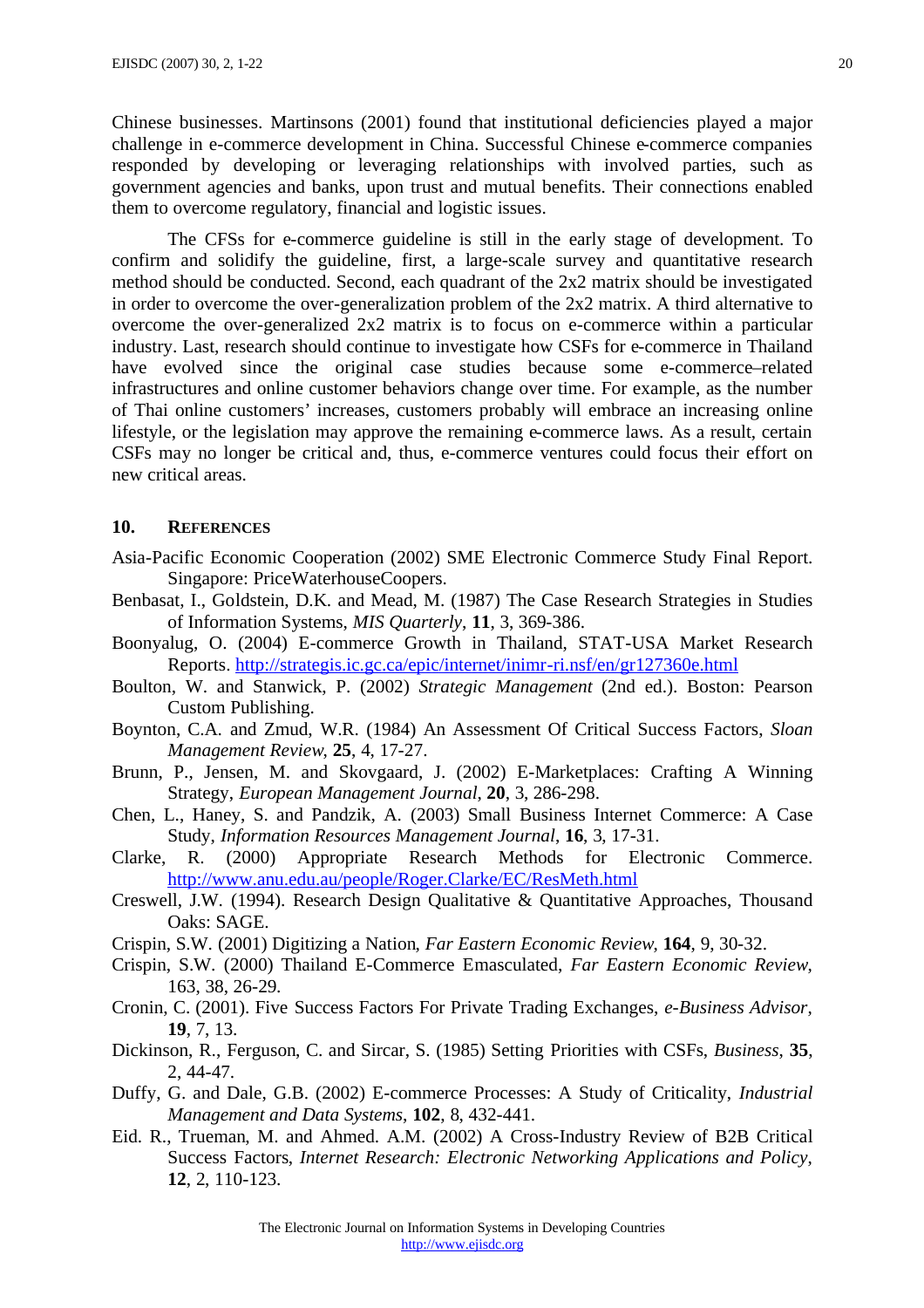- Feindt, S., Jeffcoate, J. and Chappell, C. (2002) Identify Success Factors for Rapid Growth in SME e-Commerce, *Small Business Economics*, **19**, 1, 51-62.
- Hagel, J. and Rayport. J.F. (1997) The New Infomediaries, *McKinsey Quarterly*, **1997**, 4, 54- 70.
- Hagel, J. and Rayport. J.F. (1997) The Coming Battle For Customer Information, *Harvard Business Review*, **75**, 1, 53-65.
- Han. K.S. and Noh M.H. (1999) Critical Failure Factors That Discourage Electronic Commerce Growth, *International Journal of Electronic Commerce*, **4**, 2, 25-43.
- Hofer, W.C. and Schendel, D. (1978) Strategy Formulation: Analytical Concepts, St. Paul, Minnesota: West Publishing.
- Hofstede, G. (1991) Culture and Organization: Software in the Mind, New York: McGraw-Hill.
- Huff, S.L., Wade, M., Parent, M., Schneberger, S. and Newson, P. (1999) Cases in Electronic Commerce, New York: McGraw-Hill.
- Internet User Profile of Thailand (2004) Bangkok: NECTEC.
- Internet User Profile of Thailand (2005) Bangkok: NECTEC.
- Jennex, M.E., Amoroso, D.,and Adelakun, O. (2004) E-Commerce Infrastructure Success Factors for Small Companies in Developing Economies, *Electronic Commerce Research*, **4**, 3, 263-286.
- Kearney, A.T. (2000) Building the B2B Foundation: Positioning Net Market Makers for Success, Chicago: ATKearney.
- Keh, T.H. and Shieh, E. (2001) Online Grocery Retailing: Success Factors And Potential Pitfalls, *Business Horizons*, **44**, 4, 73.
- Ketelhohn, W. (1998) What is a Key Success Factor? *European Management Journal*, **16**, 3, 335-340.
- Mahajan, V., Srinivasan, R. and Wind, J. (2002) The dot.com Retail Failures of 2000: Were There Any Winners? *Academy of Marketing Science Journal*, **30**, 4, 474-486.
- Manchala, D.W. (2000) E-commerce trust metrics and models, *IEEE Internet Computing*, **4**, 2, 36-44.
- Martinsons, M.G. (2002) Electronic Commerce in China: Emerging Success Stories, *Information and Management*, **39**, 571-579.
- Munro, C.M. and Wheeler, R.B. (1980) Planning, Critical Success Factors, and Management's Information Requirements, *MIS Quarterly*, **4**, 4, 27-38.
- Ohmae, K. (1982) The Mind of the Strategist, New York: Penguin Books.
- Phan, D.D. (2003) E-business Development For Competitive Advantages: A Case Study, *Information and Management*, **40**, 6, 581.
- Phan, D.D., Stata, N.M. (2002) E-business Success at Intel: An Organization Ecology And Resource Dependence Perspective, *Industrial Management and Data Systems,* **102**, 3/4, 211-227.
- Porter, M.E. (1996) What is Strategy? *Harvard Business Review*, **74**, 6, 61-78.
- Reichheld, F. and Schefter P. (2000) E-loyalty, *Harvard Business Review, (July-August),* 195-213.
- Rockart, J.F. (1979) Chief Executives Define Their Own Data Needs, *Harvard Business Review*, **57**, 2, 81-93.
- Rogers, J. (2001) Six Keys to B2C E-Commerce Success, *Insurance and Technology*, **26**, 8, 49-54.
- Sophastienphong, T. (2001) Presentation by Mr. Thawatchai at APEC e-Commerce Convention. Unpublished manuscript.
- Sung, T.K. (2006) E-Commerce Critical Success Factors: East Vs. West, *Technological Forecasting & Social Change*, **73**, 9, 1161-1177.